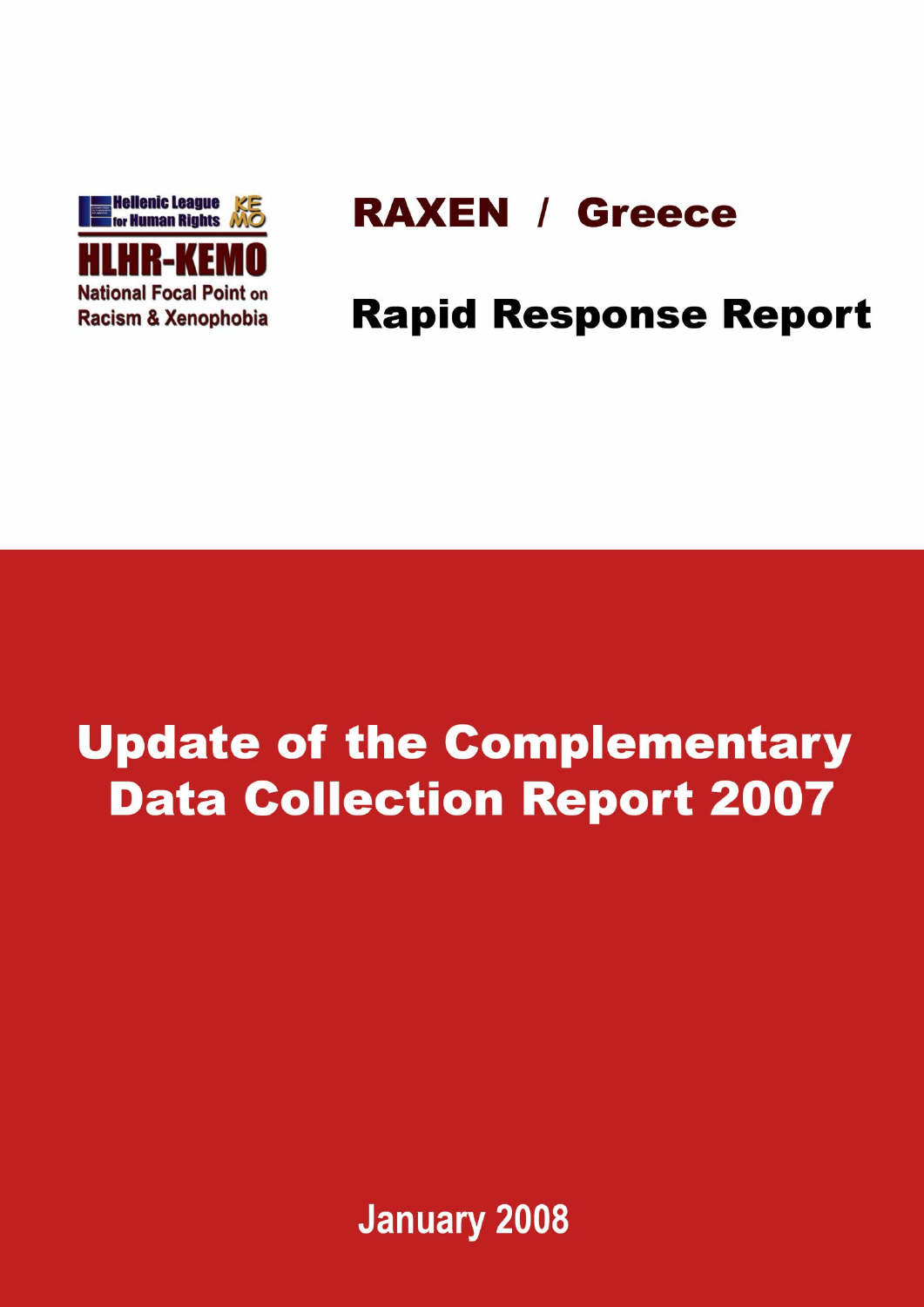

# FRA

# RAPID RESPONSE

# Update of the Data Collection Report 2007





January 2008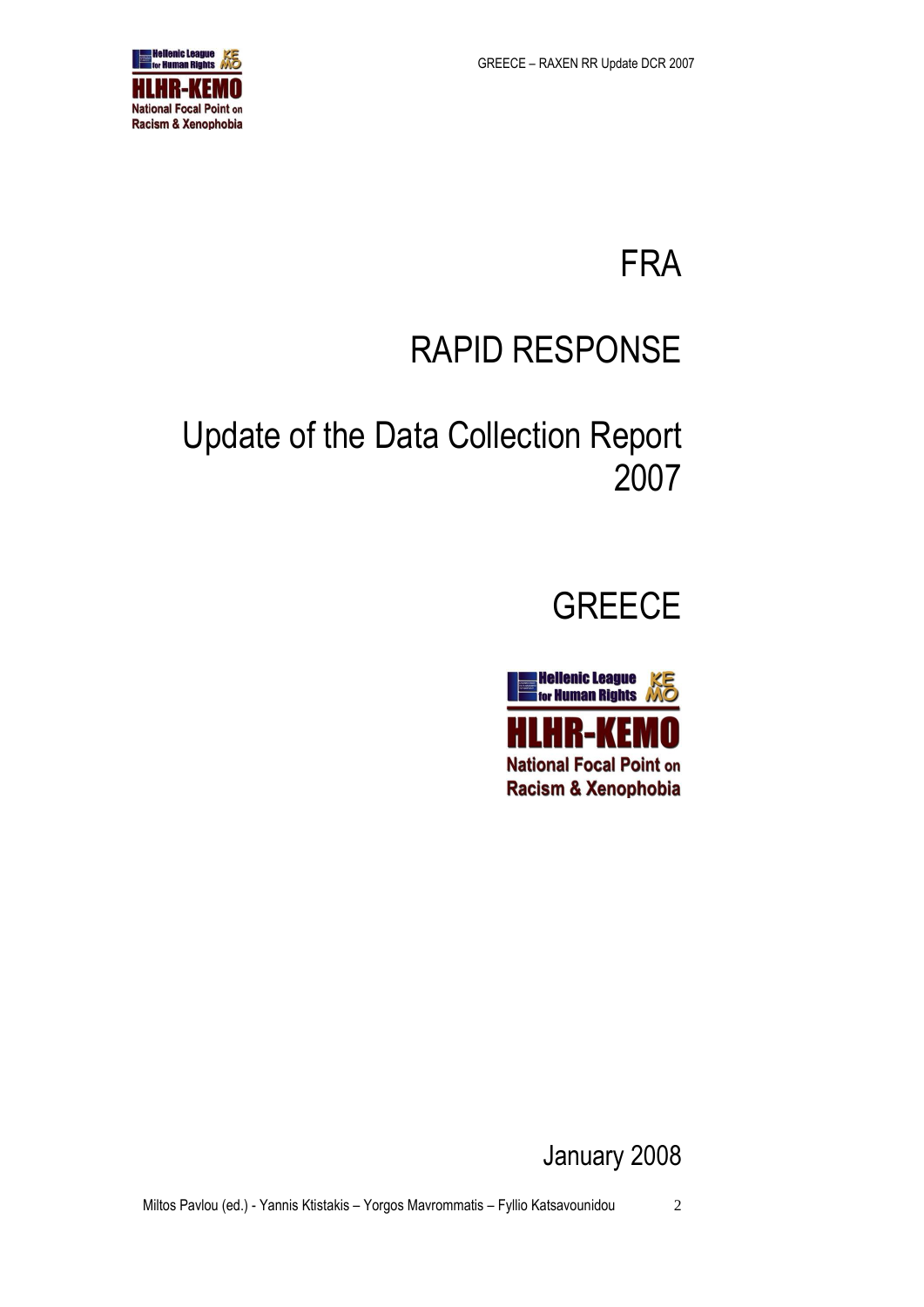

*Edited by*

**Miltos Pavlou**

*Authors*

**Miltos Pavlou Yannis Ktistakis Yorgos Mavrommatis Fyllio Katsavounidou**

*English editor-curator*

**Maja Zilih**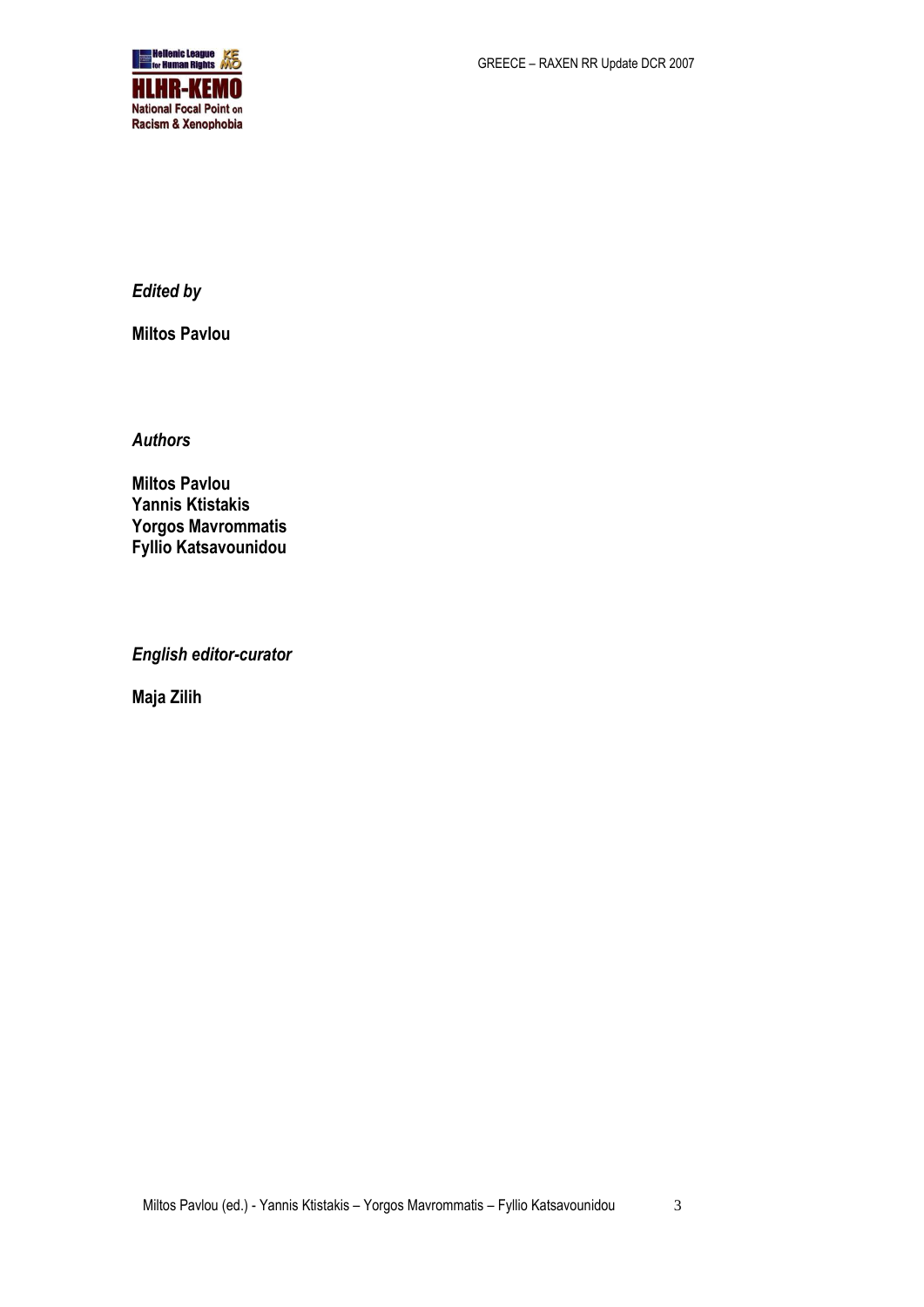

# <span id="page-3-0"></span>Foreword

[1]. The RAXEN Rapid Response Update of the Data Collection Report 2007 for Greece has been produced by the HLHR-KEMO RAXEN National Focal Point, for the European Union Fundamental Rights Agency of Vienna in January 2008 within the RAXEN 2007 project.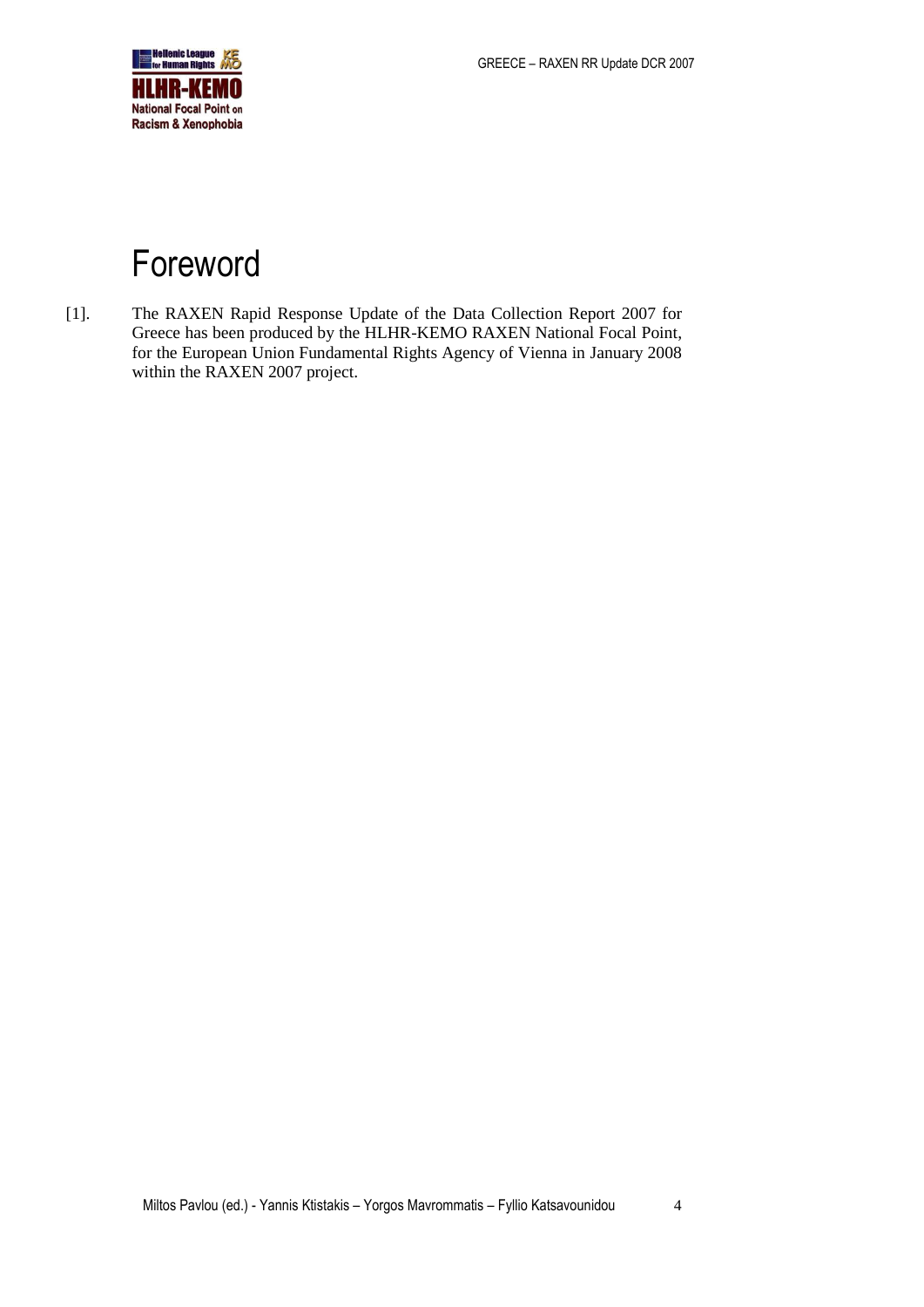

# <span id="page-4-0"></span>**Contents**

| A. |               |                                                                    |  |
|----|---------------|--------------------------------------------------------------------|--|
|    | A.1.          |                                                                    |  |
|    | A.2.          |                                                                    |  |
|    |               | A.2.1.                                                             |  |
|    |               | A.2.2.                                                             |  |
|    | A.3.          |                                                                    |  |
|    |               | Cases related to racial or ethnic discrimination 9<br>A.3.1.       |  |
|    | A.3.2.        |                                                                    |  |
|    |               | A.4. Case law 10                                                   |  |
|    |               | A.4.1.<br>Important decisions - racial or ethnic discrimination10  |  |
|    |               | A.4.2.                                                             |  |
|    |               |                                                                    |  |
|    |               | A.5.1.                                                             |  |
|    |               | A.5.2.<br>Transposition of Council Directive 2003/109/EC11         |  |
|    | A.6.          |                                                                    |  |
|    |               |                                                                    |  |
| В. |               |                                                                    |  |
|    | B.1.          |                                                                    |  |
|    | B.2.          |                                                                    |  |
|    | <b>B.3.</b>   |                                                                    |  |
|    | B.4.          | Official data and information (criminal justice and government) 12 |  |
|    |               | B.4.1.                                                             |  |
|    |               | <b>B.4.2.</b>                                                      |  |
|    |               | <b>B.4.3.</b>                                                      |  |
|    | <b>B.4.4.</b> |                                                                    |  |
|    | B.5.          | Trends in racist violence and crime / religiously motivated        |  |
|    |               |                                                                    |  |
|    | B.5.1.        |                                                                    |  |
|    | B.6.          |                                                                    |  |
|    | B.7.          |                                                                    |  |
|    |               |                                                                    |  |
| C. | C.1.          |                                                                    |  |
|    | C.1.1.        | New complaints and monitoring bodies - differentiated data         |  |
|    |               |                                                                    |  |
|    | C.1.2.        | Racism and discrimination (incidents and practices)17              |  |
|    |               | C.1.3.                                                             |  |
|    |               | Statistical Data and tables on incidents of<br>C.1.3.1.            |  |
|    |               |                                                                    |  |
|    |               | C.1.3.2.                                                           |  |
|    |               |                                                                    |  |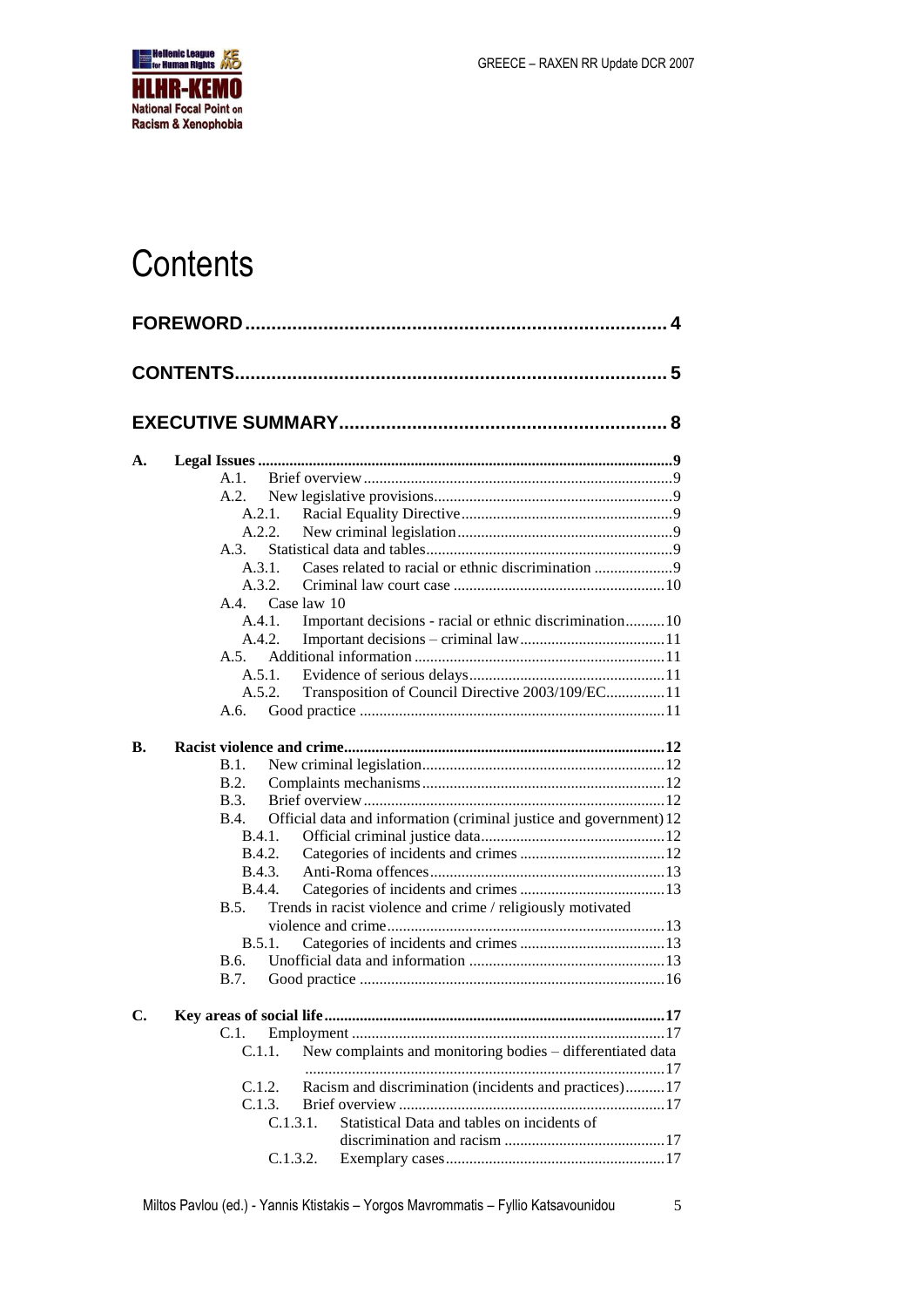

| C.1.4. The situation of immigrants and minorities in employment 17<br>C.1.4.1.<br>C.1.4.2.<br>Statistical Data and tables on the situation of migrants<br>C.1.4.3.<br>C.1.4.4.<br>18<br>C.1.5.<br>New complaints and monitoring bodies - differentiated data<br>C.2.1. |
|------------------------------------------------------------------------------------------------------------------------------------------------------------------------------------------------------------------------------------------------------------------------|
| Racism and discrimination (incidents and practices)19<br>C.2.2.                                                                                                                                                                                                        |
| C.2.3. The situation of immigrants and minorities in education19                                                                                                                                                                                                       |
| C.2.3.1.                                                                                                                                                                                                                                                               |
| C.2.3.2.                                                                                                                                                                                                                                                               |
| C.2.3.3.<br>Statistical data on support measures for migrant and                                                                                                                                                                                                       |
| Multicultural education and anti-racist education 20<br>C.2.3.4.                                                                                                                                                                                                       |
| Support and involvement of parents and communities<br>C.2.3.5.                                                                                                                                                                                                         |
| 20                                                                                                                                                                                                                                                                     |
| C.2.3.6.                                                                                                                                                                                                                                                               |
| C.2.4.                                                                                                                                                                                                                                                                 |
| C.3.<br>Housing 22                                                                                                                                                                                                                                                     |
| New complaints and monitoring bodies - differentiated data<br>C.3.1.                                                                                                                                                                                                   |
| Racism and discrimination (incidents and practices)22<br>C.3.2.                                                                                                                                                                                                        |
| C.3.2.1.                                                                                                                                                                                                                                                               |
| C.3.2.2.<br>Statistical data and tables on racist incidents 23                                                                                                                                                                                                         |
| C.3.2.3.                                                                                                                                                                                                                                                               |
| Legal restrictions to access to housing 24<br>C.3.2.4.                                                                                                                                                                                                                 |
| The situation of immigrants and minorities in housing 24<br>C.3.3.                                                                                                                                                                                                     |
| C.3.3.1.                                                                                                                                                                                                                                                               |
| C.3.3.2.<br>Statistical data and tables on the housing situation of                                                                                                                                                                                                    |
| Segregation and neighbourhood integration25<br>C.3.3.3.                                                                                                                                                                                                                |
| C.3.4.                                                                                                                                                                                                                                                                 |
|                                                                                                                                                                                                                                                                        |
| New complaints and monitoring bodies - differentiated data<br>C.4.1.                                                                                                                                                                                                   |
| Racism and discrimination (incidents and practices)26<br>C.4.2.                                                                                                                                                                                                        |
| The situation of immigrants and minorities in health 26<br>C.4.3.                                                                                                                                                                                                      |
| C.4.4.                                                                                                                                                                                                                                                                 |
|                                                                                                                                                                                                                                                                        |
|                                                                                                                                                                                                                                                                        |
|                                                                                                                                                                                                                                                                        |
| ANNEX 2A - STATISTICS COURT/TRIBUNAL/SPECIAL BODY<br><b>CASES AND DECISIONS ON ETHNIC DISCRIMINATION  29</b>                                                                                                                                                           |

#### *[SOURCE: THE GREEK OMBUDSMAN.](#page-29-0)* **ANNEX 2B – [STATISTICS COURT CASES CRIMINAL LAW.........................](#page-29-0) 30**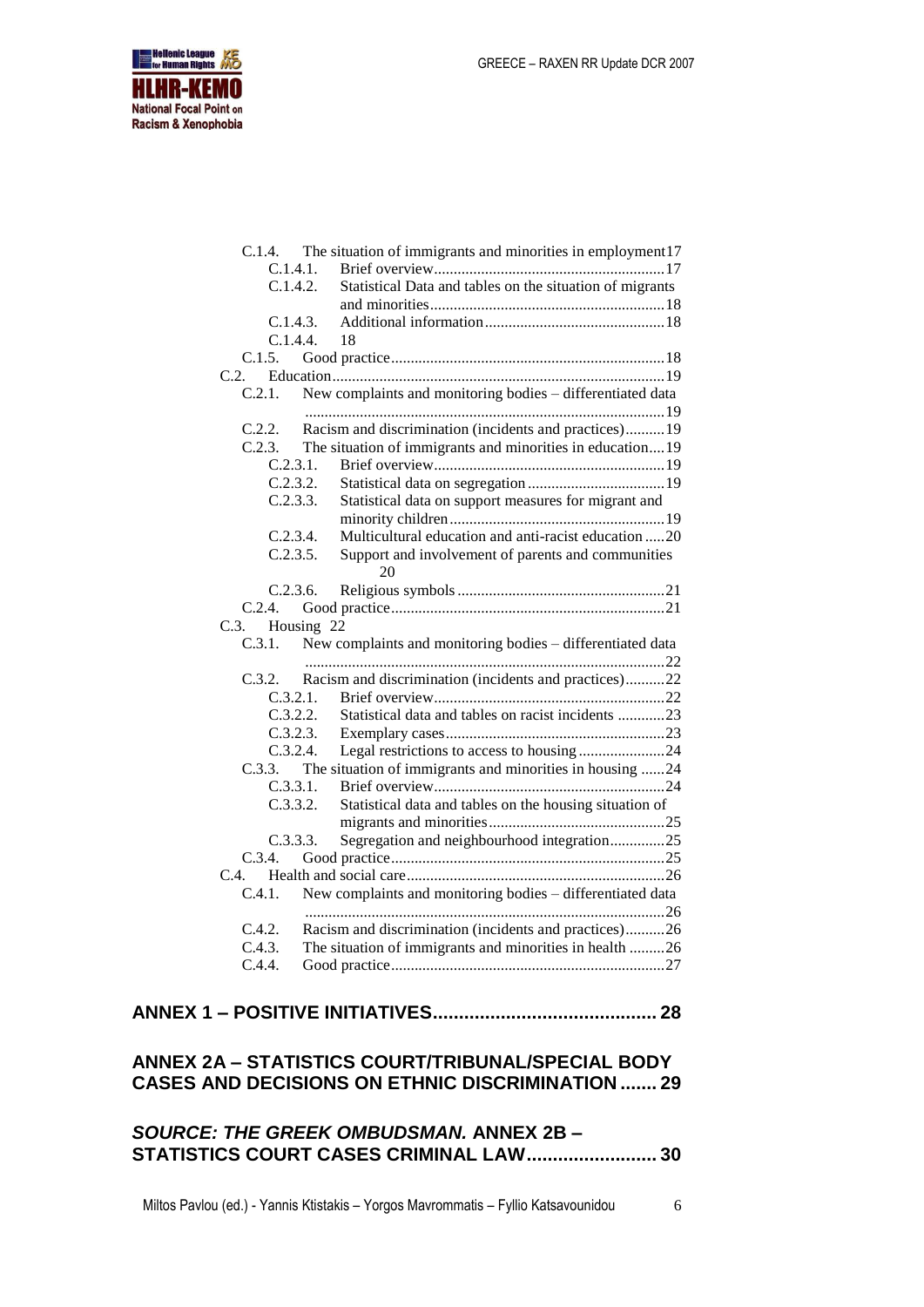

| ANNEX 2C - COURT, SPECIALISED BODY OR TRIBUNAL |  |
|------------------------------------------------|--|
|                                                |  |
|                                                |  |
|                                                |  |
|                                                |  |
|                                                |  |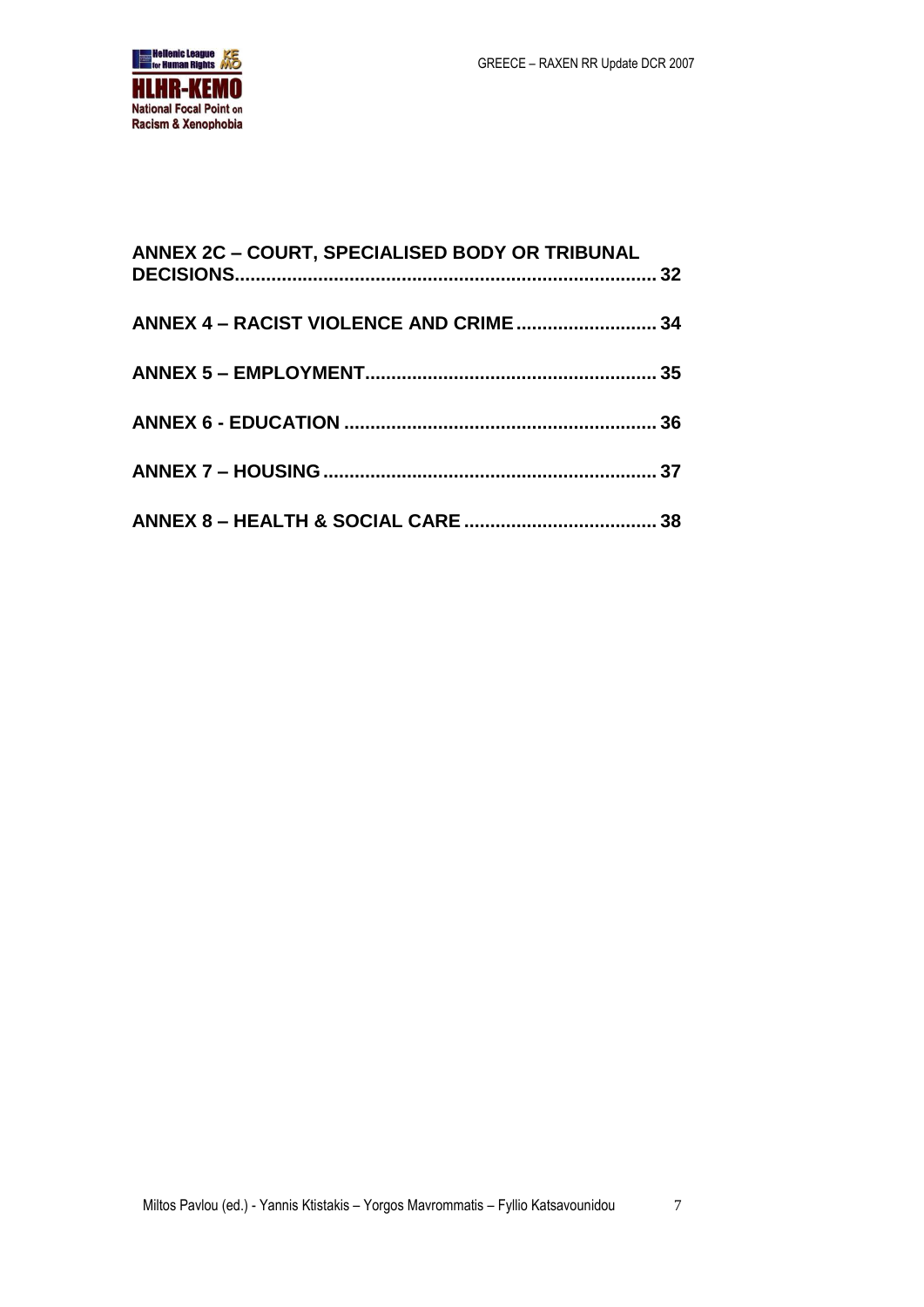

# <span id="page-7-0"></span>Executive Summary

## Increase of violent incidents and discrimination cases

#### General overview: Racist violence as an increasing trend

- The end of 2007 was marked by a further escalation of violent incidents against immigrants in Greece. In their majority, the attacks targeted the new immigrant groups - Pakistani, Arab, African - and were performed by organised extreme-right wing groups. Although the latter do not identify themselves under a specific political umbrella, their attacks have obvious neo-Nazi characteristics and reveal racially motivated aggressiveness.
- The unofficially reported violent incidents against immigrants and minorities in 2007 were twice as frequent in relation to 2006. They were three times higher with respect to violence against migrants and refugees. These unofficial statistics do not take into account the 100 cases of ill-treatment and torture by cost guards against asylum seekers and migrants in the Aegean islands reported by the ProAsyl in late October.
- In the fifth 2007 case against Greece, the European Court of Human Rights judged that Greece violated article 14 of the European Convention of Human Rights regarding the investigation of discrimination in police brutality that caused miscarriage of a Roma woman.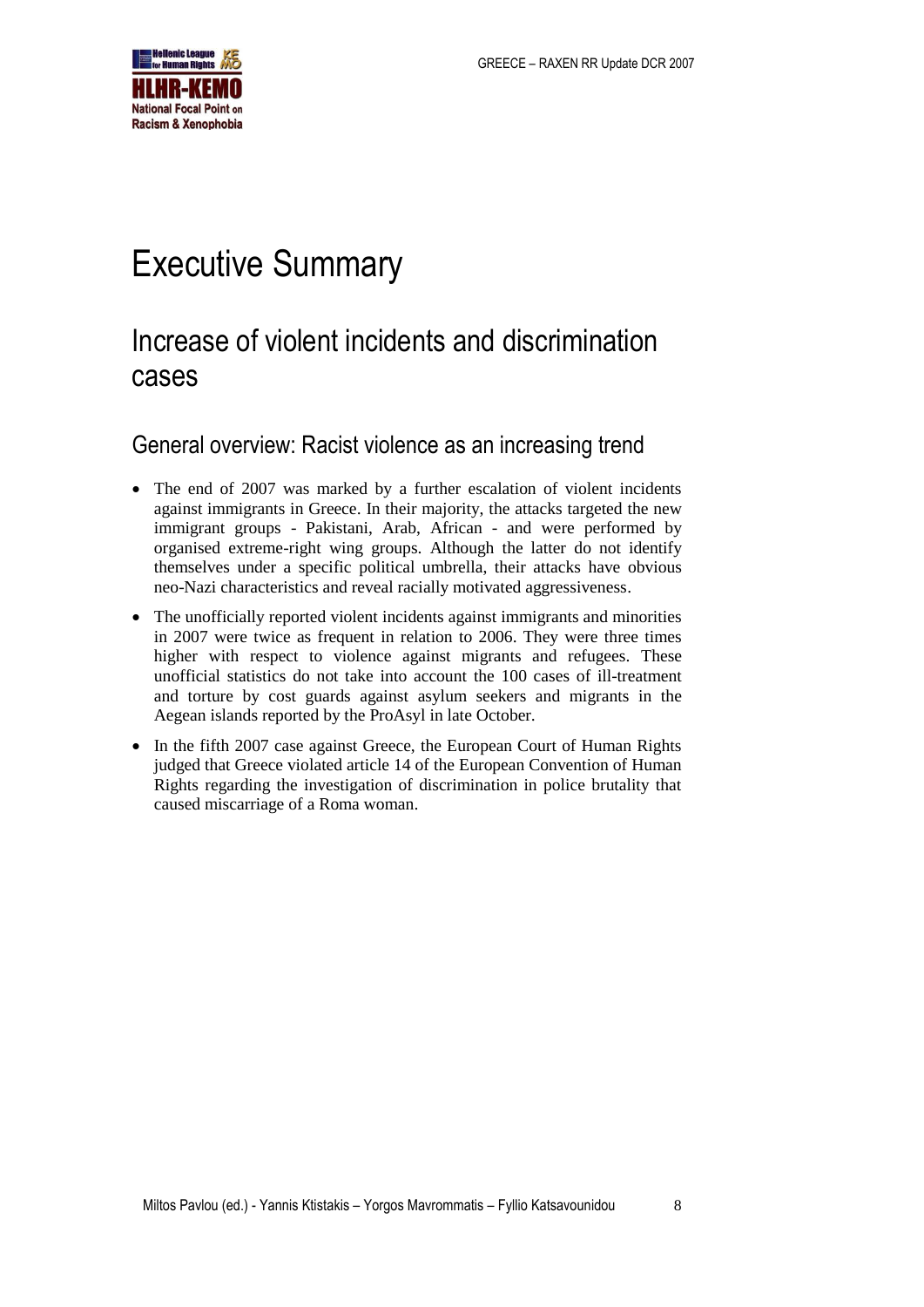

# <span id="page-8-0"></span>A. Legal Issues

## <span id="page-8-1"></span>A.1. Brief overview

[2]. No additional data available.

## <span id="page-8-2"></span>A.2. New legislative provisions

- <span id="page-8-3"></span>A.2.1. Racial Equality Directive
- [3]. No additional data available.

### <span id="page-8-4"></span>A.2.2. New criminal legislation

[4]. No additional data available.

-

## <span id="page-8-5"></span>A.3. Statistical data and tables

### <span id="page-8-6"></span>A.3.1. Cases related to racial or ethnic discrimination

[5]. The Justice Ministry provided statistical data upon the 16.09.2007 formal request by HLHR-KEMO as RAXEN NFP. Through a circular order of Ministry of Justice, addressed to local prosecution services throughout Greece, it reassured that in future such data are going to be collected systematically on an annual basis.<sup>1</sup> According to the available data in the years 2005-2007, criminal proceedings started in three cases concerning the anti-racist law n.927/1979. In one case the four accused persons have been acquitted. Another case has been filed due to prescription of the crime (art.31.1. of law n.3346/17.06.2005). The third case concerns penal action against unidentified individuals and has been consequently put temporarily in the archive of unidentified crime perpetrators. (art.245.3 of Penal Proc.Code).

<sup>&</sup>lt;sup>1</sup> Official doc.n.143832/14.1.2008, answering the letter of HLHR-KEMO Director addressed to the Justice Minister dated 16.09.2007.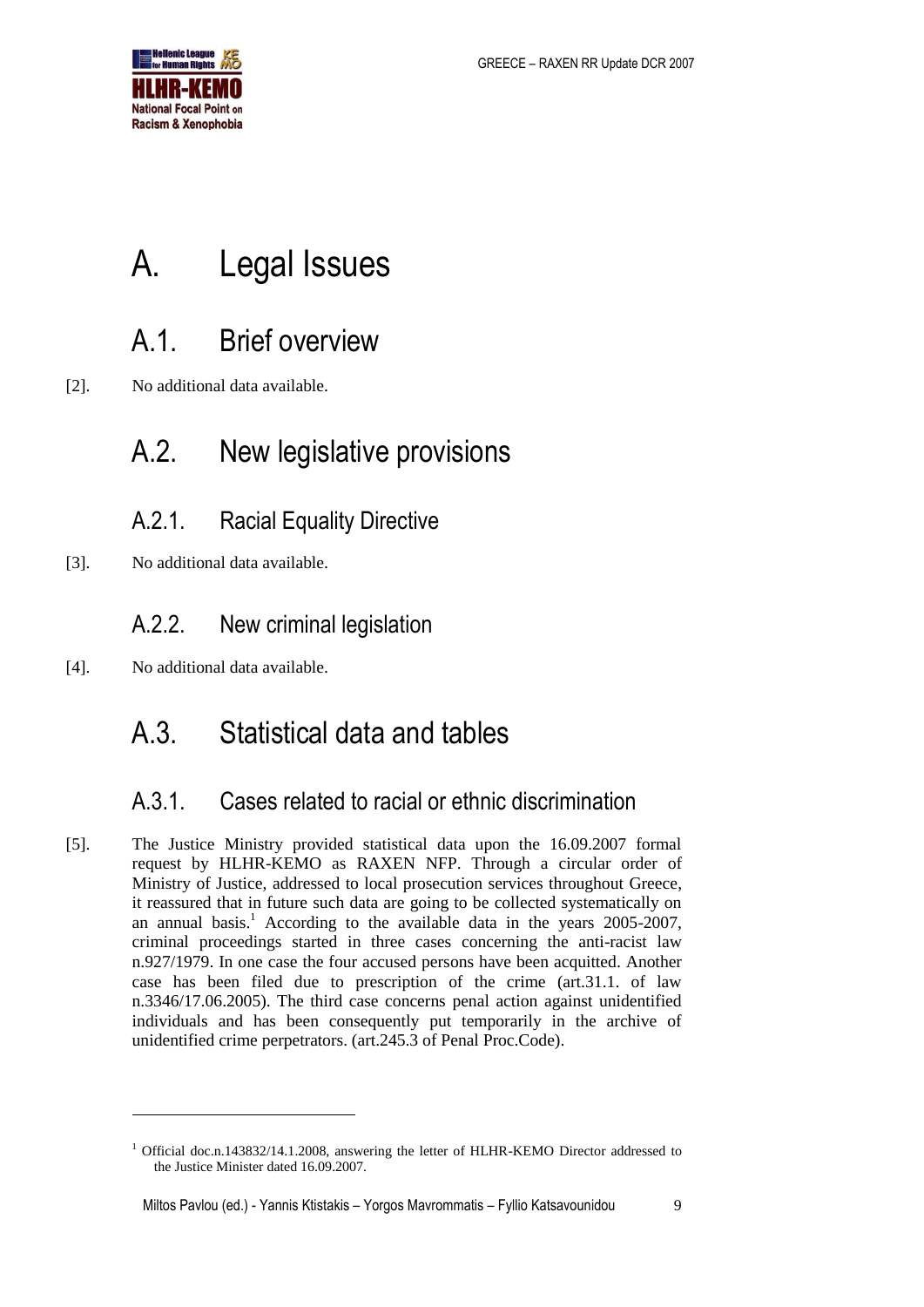

#### <span id="page-9-0"></span>A.3.2. Criminal law court case

[6]. In accordance with the provisions of the anti-racist law n.  $927/1979^2$ , on the  $13<sup>th</sup>$ of December 2007 lawyer Costas Plevris was given a 14-month suspended sentence for inciting racial hatred in his book "Jews: The Whole Truth," which denies that Holocaust took place. The Athens Court of Appeal cleared the publisher, editor and a journalist at the small right-wing newspaper Eleftheros Kosmos that published extracts of the book, released in 2006. The main prosecutor in the case had recommended that Plevris be cleared, arguing that he had "simply written a book," not committed a criminal act. The trial resulted from ex officio judicial investigations following complaint reports filed by Greek Helsinki Monitor, while Jewish organizations and the Anti-Nazi Initiative have joined the cases as civil claimants.<sup>3</sup>

## <span id="page-9-1"></span>A.4. Case law

1

#### <span id="page-9-2"></span>A.4.1. Important decisions - racial or ethnic discrimination

[7]. According to the ECHR unanimous sentence in the case of *Petropoulou-Tsakiris*, Greece violated article 3 (prohibition of inhuman or degrading treatment) of the European Convention on Human Rights and Article 14 (prohibition of discrimination) taken in conjunction with Article 3. The applicant is a Greek national of Roma ethnic origin. The case concerned the applicant's allegations that she suffered from a miscarriage as a result of police brutality, and that the authorities failed to carry out an adequate investigation into the incident. The Court concluded that both the judicial and administrative investigations had been inadequate and had therefore not been effective. It also found that the failure of the Greek authorities to investigate possible racial motives behind the applicant's ill-treatment, combined with the generally partial attitude throughout the investigation, constituted discrimination, in violation of Article 14 taken in conjunction with Article  $3^4$ .

<sup>2</sup> He has been referred to trial for having 'incited deeds and actions that could provoke discrimination, hatred and violence against persons and groups of persons, solely because of their racial and ethnic origins, and expressed offensive ideas against a group of persons because of their racial and ethnic origin.'

<sup>3</sup> GHM press release (29.09.2007), *Greece: Three trials of far right "Eleftheros Kosmos" for anti-Semitism and anti-Gypsyism on 15 November, 3 December and 18 December 2007,*  <http://cm.greekhelsinki.gr/index.php?sec=194&cid=3182> 4 ECHR/44803/04 (06.12.2007).

[http://cmiskp.echr.coe.int/tkp197/viewhbkm.asp?sessionId=3844790&skin=hudoc-](http://cmiskp.echr.coe.int/tkp197/viewhbkm.asp?sessionId=3844790&skin=hudoc-en&action=html&table=F69A27FD8FB86142BF01C1166DEA398649&key=66737&highlight)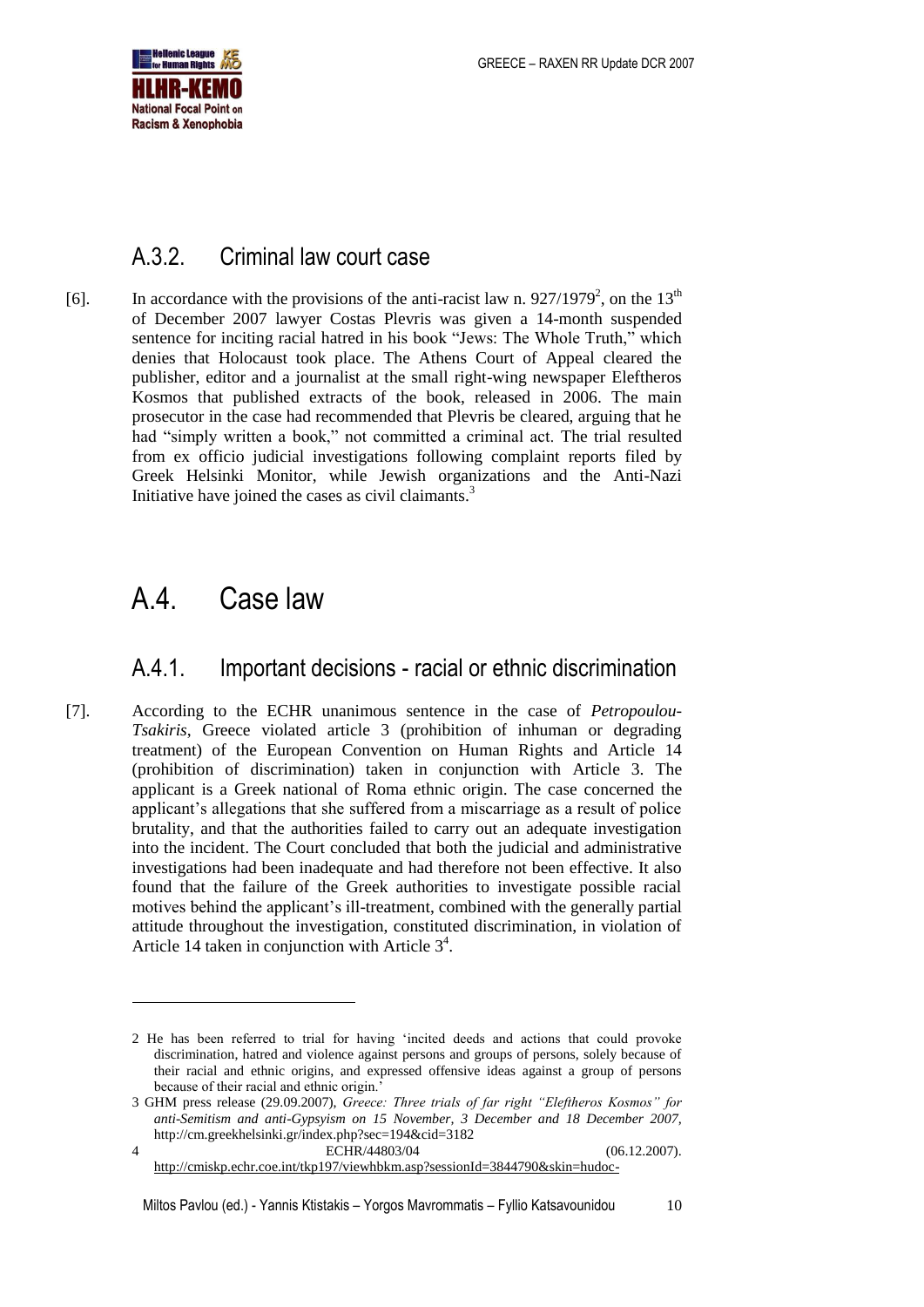

### <span id="page-10-0"></span>A.4.2. Important decisions – criminal law

[8]. No additional data available.

## <span id="page-10-1"></span>A.5. Additional information

#### <span id="page-10-2"></span>A.5.1. Evidence of serious delays

[9]. No additional data available.

### <span id="page-10-3"></span>A.5.2. Transposition of Council Directive 2003/109/EC

[10]. According to media reports, one Georgian citizen in Hania, Crete, is the first and only immigrant so far to secure the Long Term Residence status in Greece.<sup>5</sup>

## <span id="page-10-4"></span>A.6. Good practice

[11]. No additional data available.

1

[en&action=html&table=F69A27FD8FB86142BF01C1166DEA398649&key=66737&highlig](http://cmiskp.echr.coe.int/tkp197/viewhbkm.asp?sessionId=3844790&skin=hudoc-en&action=html&table=F69A27FD8FB86142BF01C1166DEA398649&key=66737&highlight)  $ht=$ 

<sup>5</sup> Kathy Tzilivakis, *Greece's first longterm resident*, Athens News, (30.11.2007), [http://www.athensnews.gr/athweb/nathens.prnt\\_article?e=C&f=&t=11&m=A13&aa=1](http://www.athensnews.gr/athweb/nathens.prnt_article?e=C&f=&t=11&m=A13&aa=1)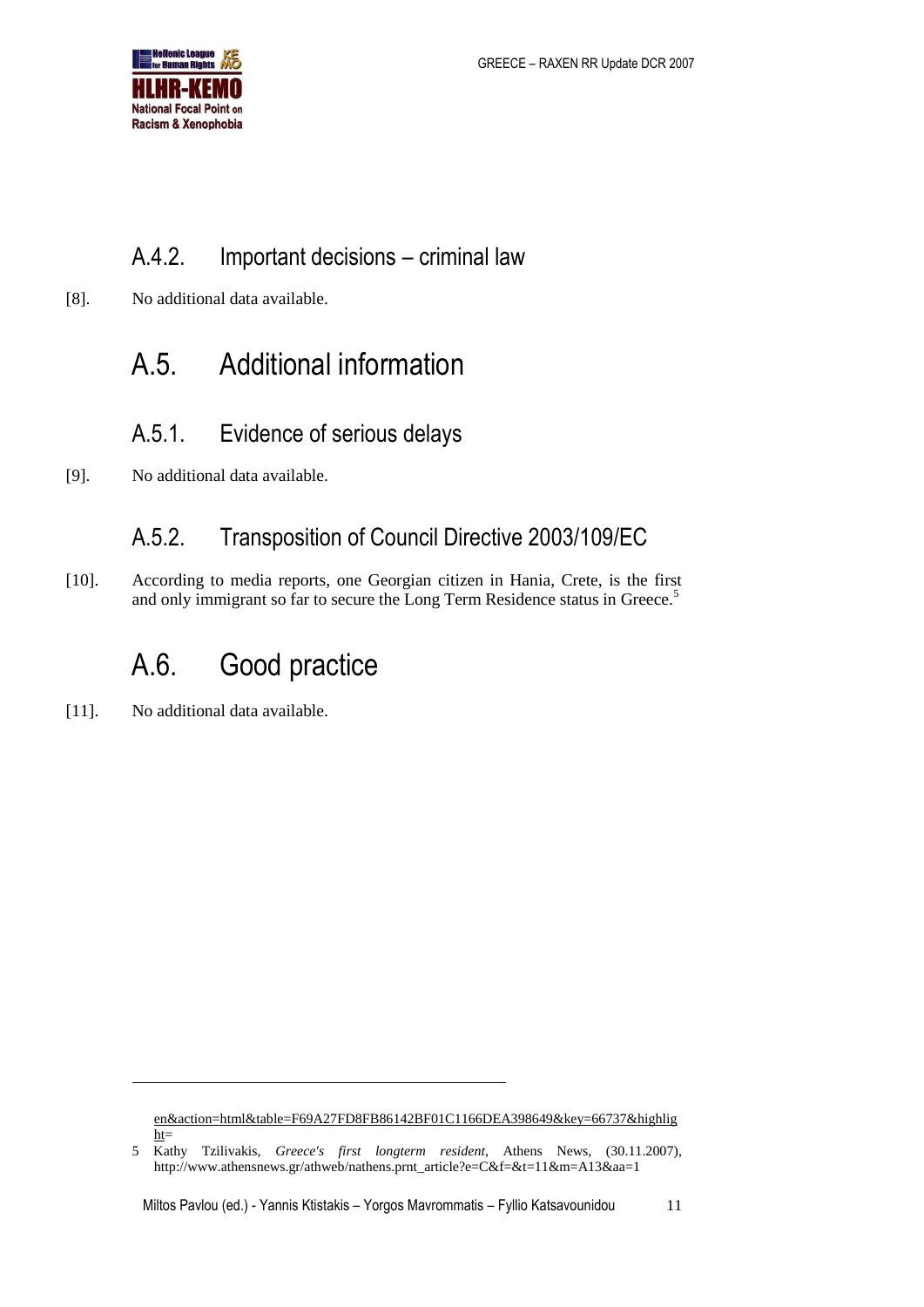

# <span id="page-11-0"></span>B. Racist violence and crime

## <span id="page-11-1"></span>B.1. New criminal legislation

[12]. No additional data available.

## <span id="page-11-2"></span>B.2. Complaints mechanisms

[13]. No additional data available.

## <span id="page-11-3"></span>B.3. Brief overview

[14]. No additional data available.

## <span id="page-11-4"></span>B.4. Official data and information (criminal justice and government)

### <span id="page-11-5"></span>B.4.1. Official criminal justice data

[15]. In late 2007 the ECHR judged that in the case of *Petropoulou-Tsakiris*, Greece violated article 3 Article 14 (prohibition of discrimination) taken in conjunction with Article 3. Notably, the Strasbourg court found that the failure of the Greek authorities to investigate possible racial motives behind the applicant's illtreatment, combined with the general partiality throughout the investigation, constituted discrimination, in violation of Article 14 taken in conjunction with Article  $3<sup>6</sup>$  (more in the Legal Issues chapter).

### <span id="page-11-6"></span>B.4.2. Categories of incidents and crimes

[16]. No additional data available.

1

<sup>6</sup> ECHR/44803/04 (06.12.2007).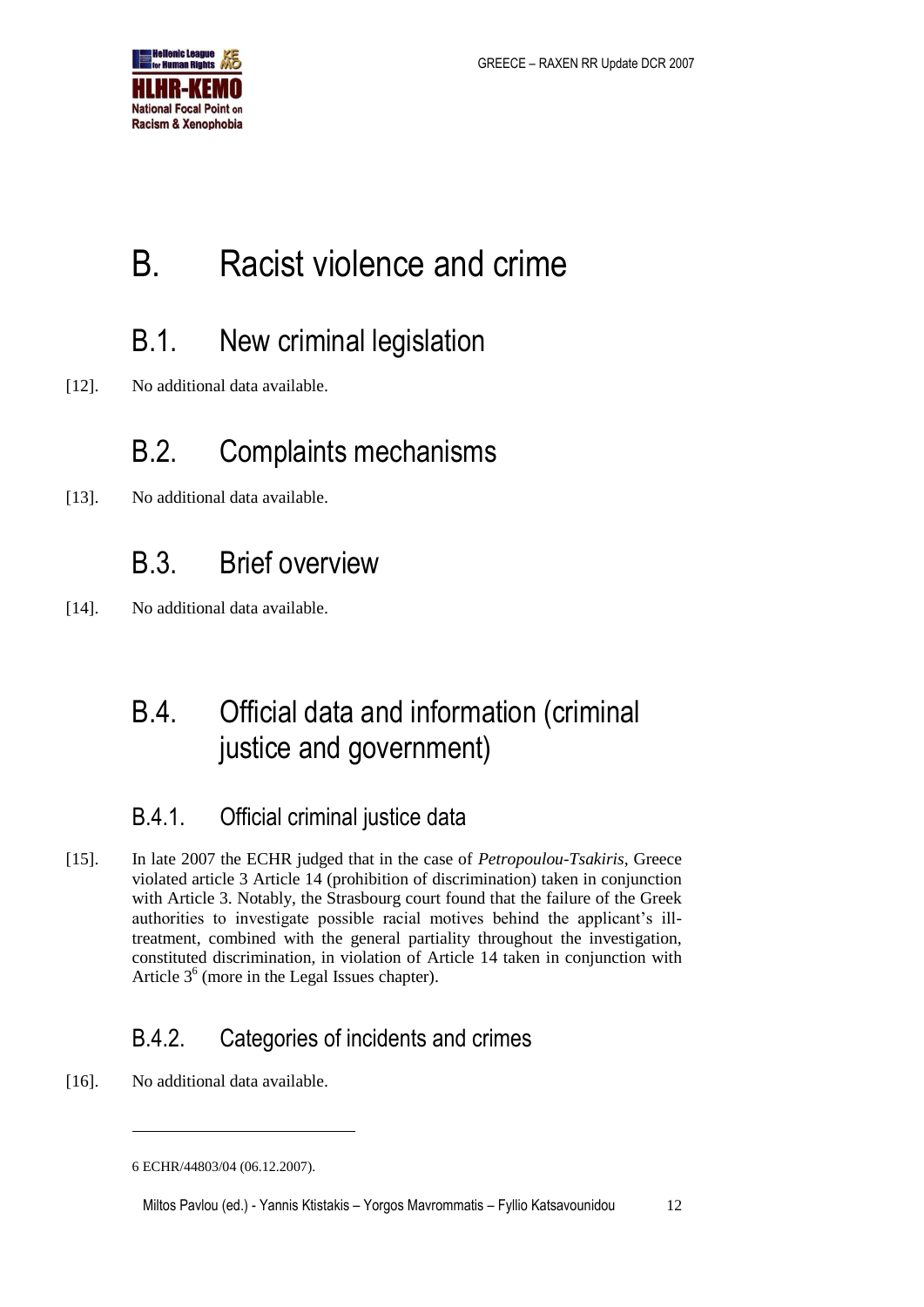

### <span id="page-12-0"></span>B.4.3. Anti-Roma offences

### <span id="page-12-1"></span>B.4.4. Categories of incidents and crimes

[17]. No additional data available.

## <span id="page-12-2"></span>B.5. Trends in racist violence and crime / religiously motivated violence and crime

### <span id="page-12-3"></span>B.5.1. Categories of incidents and crimes

[18]. No additional data available.

1

## <span id="page-12-4"></span>B.6. Unofficial data and information

[19]. The organisation ProAsyl and the Greek Group of Lawyers for the Rights of Refugees and Migrants issued in Athens, Frankfurt and Brussels an extensive report with the heading "*The truth may be bitter, but it must be told"*. <sup>7</sup> The report claims serious human rights violations such as torture, refoulement at sea, systematic maltreatment and inhumane detention conditions. During the two fact-finding missions - in July/August and in October 2007 - the Representatives of ProAsyl and the Greek Group of Lawyers for the Rights of Refugees and Migrants examined the situation of refugees at the external border of the EU in the Aegean Sea. Almost all reports from over 100 surveyed refugees detail mistreatment by the Greek coast guard. In one reported case on the island of Hios the degree of maltreatment amounted to torture (serious beating, mock execution, electric shocks and pushing a refugee's head into a bucket full of water - submarino). After the publication of the findings, the Minister of Commercial Marine ordered internal disciplinary investigations (sworn administrative investigation) for all the incidents of violence and torture allegedly perpetrated by the port guards against aliens trying to reach Greece. Parliamentary questioning and numerous media publications and reports followed.

<sup>7</sup> ProAsyl, *The truth may be bitter, but it must be told,* [http://www.proasyl.de/fileadmin/proasyl/fm\\_redakteure/Englisch/Griechenlandbericht\\_Engl.p](http://www.proasyl.de/fileadmin/proasyl/fm_redakteure/Englisch/Griechenlandbericht_Engl.pdf) [df](http://www.proasyl.de/fileadmin/proasyl/fm_redakteure/Englisch/Griechenlandbericht_Engl.pdf)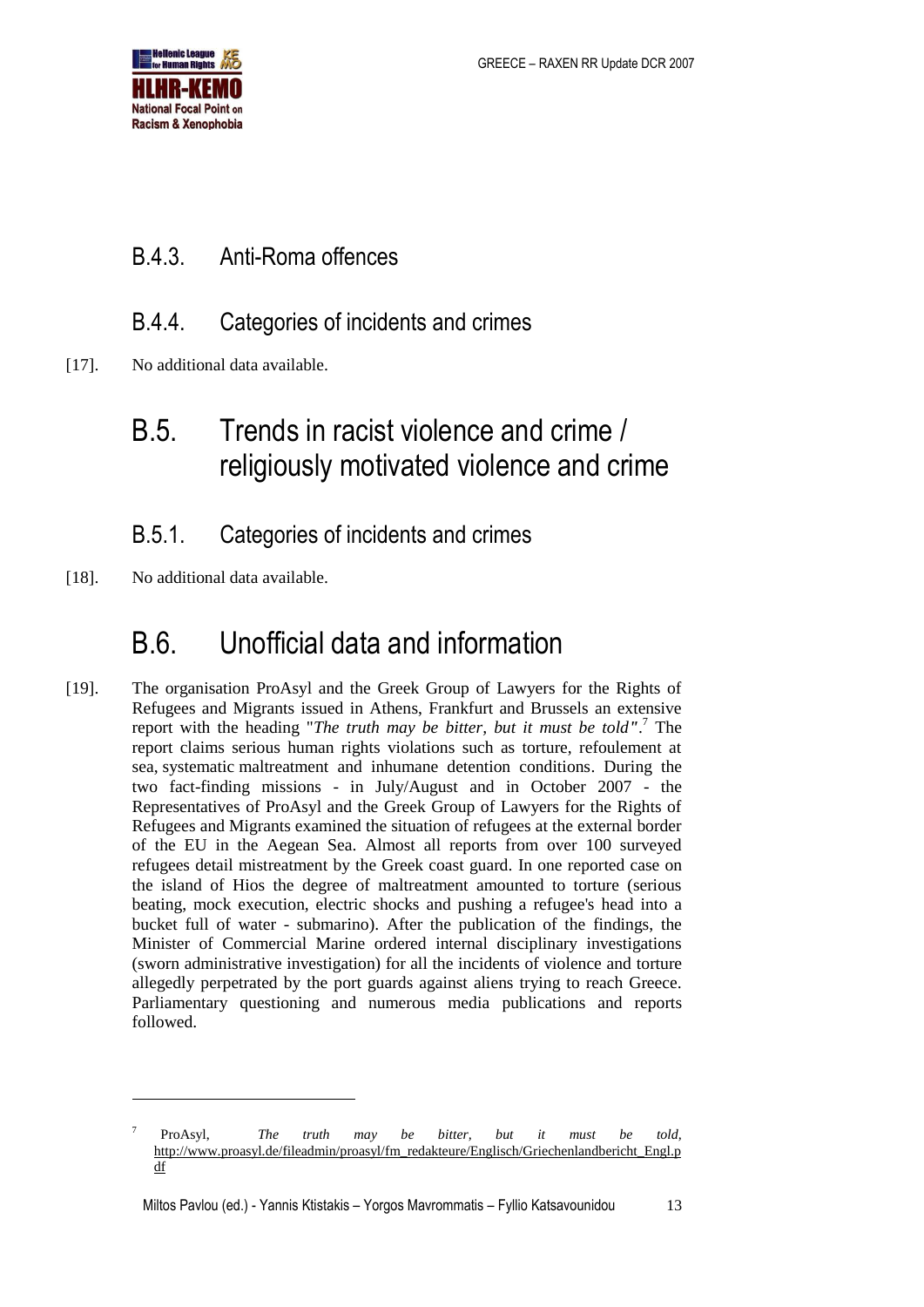

- [20]. Furthermore, due (among other) to the notorious incident of torture of immigrants in a police station in summer 2007, public discussion emerged in other EU countries, such as Sweden, where political representatives from all parties asked for the ceasing of refoulement of asylum seekers to Greece (in application of the Dublin regulation).<sup>8</sup>
- [21]. A further escalation of racist incidents by organised though unidentified extreme right-wing groups in late 2007 victimised mostly Pakistani immigrants in Athens (Egaleo) and Arab immigrants in Crete (Chania).
	- Next follows a list of detailed examples of notable incidents against immigrants and minorities that received public/media attention:
- [22]. A 14-year-old Afghan minor was stabbed by a man in military clothes at the Patras port, when caught hidden under a truck in his effort to travel illegally to Italy. The boy has been allegedly stabbed and multiply injured by a port guard. Disciplinary investigation was ordered by the Minister of Commercial Marine.<sup>9</sup>
- [23]. The situation at the Patras port was explosive during the month of December. After the severe beating of an Afghan immigrant on 29.11.2007 and the stabbing of a 14- year-old Afghan minor, some hundred of immigrants residing in a settling next to the port clashed with the police and truck drivers. NGOs report a daily humiliating and violent treatment of the immigrants by the coast guards.<sup>10</sup>
- [24]. On 8.11.2007, a Greek border guard shot and killed a migrant trying to cross illegally into north-western Greece. The victim entered the country with a group of 10 other people, but when police officers located and stopped them, he tried to run away. He was shot and died in the hospital shortly after. According to the Police statement, the incident is under investigation, while the guard was arrested and his gun confiscated.<sup>11</sup>
- [25]. On 30.11.2007, in down-town Athens, an extremist group of 25 people armed with a gun, knives, chains invaded into the homes of 8 Pakistani immigrants, attacked and beat them. Four are severely injured and one is still hospitalised. NGOs have reported that despite the emergency calls made by the Greek

-

<sup>8</sup> TV4nyheterna.se, *Avvisningar till Grekland bör stoppas,* (27.11.2007)

[http://tv4nyheterna.se/1.217749/nyheter/2007/11/27/avvisningar\\_till\\_grekland\\_bor\\_stoppas;jsessi](http://tv4nyheterna.se/1.217749/nyheter/2007/11/27/avvisningar_till_grekland_bor_stoppas;jsessionid=abcxZJeoLuYNhbYYfidAr) [onid=abcxZJeoLuYNhbYYfidAr](http://tv4nyheterna.se/1.217749/nyheter/2007/11/27/avvisningar_till_grekland_bor_stoppas;jsessionid=abcxZJeoLuYNhbYYfidAr)

<sup>9</sup> Patras news, *He stabbed him*, (08.11.2007)<http://www.patranews.gr/news-print.asp?ID=7190> Ta Nea, *Λιμενικός μαχαίρωσε νεαρό λαθρομετανάστη,(*09.11.2007) [http://www.tanea.gr//printarticle.aspx?d=20071109&nid=6536270](http://www.tanea.gr/printarticle.aspx?d=20071109&nid=6536270)

<sup>10</sup> <http://diavatirio.net/diavat/news.php?extend.1919>

<http://diavatirio.net/diavat/news.php?extend.1920>

<sup>11</sup> Athens News-Reuters, *Immigrant shot dead* ,(09.11.2007), [http://www.athensnews.gr/athweb/nathens.prnt\\_article?e=C&f=&t=01&m=A04&aa=4](http://www.athensnews.gr/athweb/nathens.prnt_article?e=C&f=&t=01&m=A04&aa=4)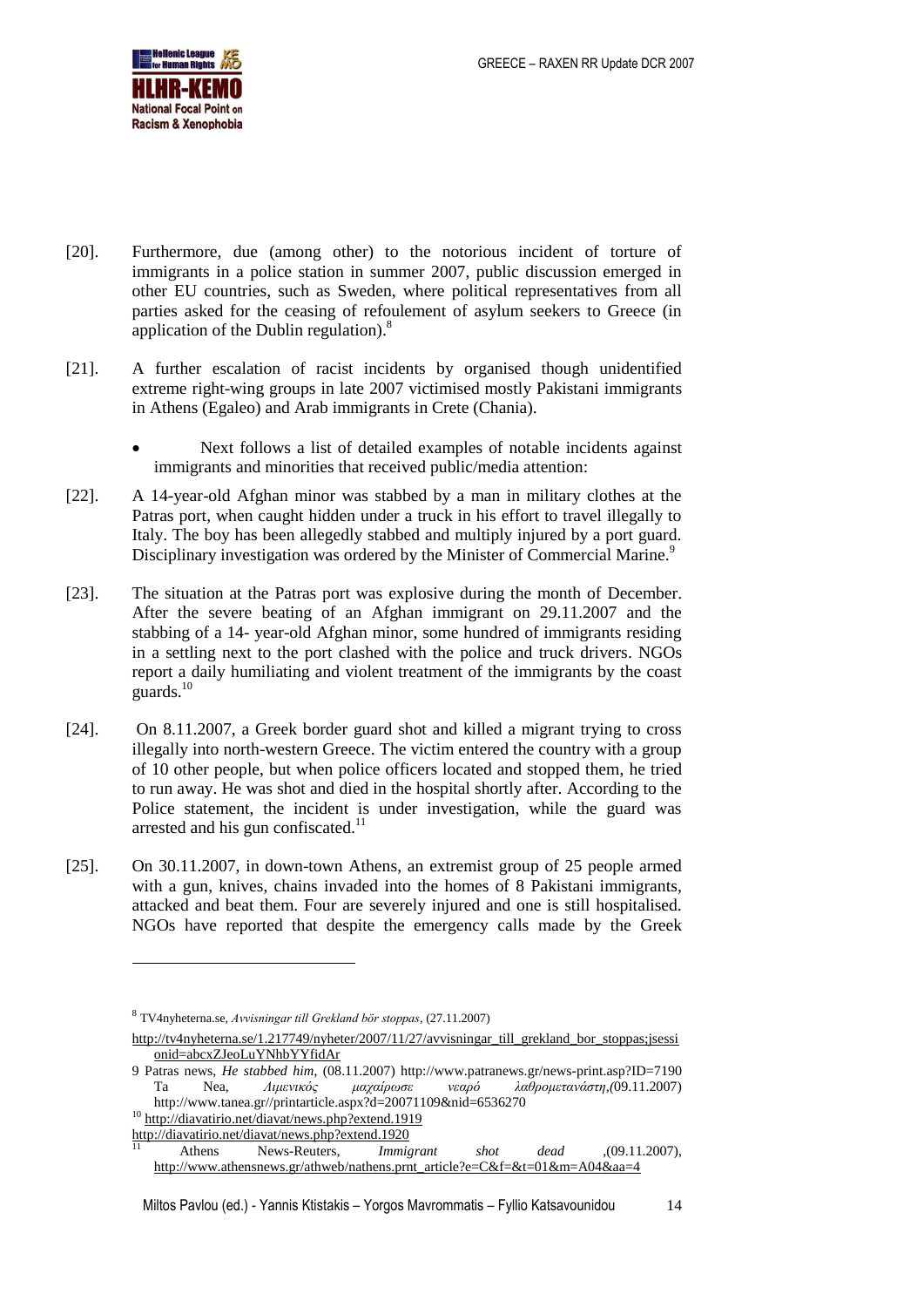

neighbours, the police did not intervene before the group had left the site, even though the police station is located some 700m away.<sup>12</sup>

- [26]. On 28.12.2007, in Chania, Crete, an extremist group of 10-15 people attacked and beat 3 Moroccan immigrants. According to the victims, some the perpetrators were foreigners (namely of 'Russian origin'). On that day, the Director and the Data Collection Officer of the RAXEN NFP were holding a seminar in the city on discrimination and migration. They recorded the incident first-hand and talked to the victims.<sup>13</sup>
- [27]. With the occasion of the  $7<sup>th</sup>$  Greek youth festival of extreme right wing groups, a number of racist and violent attacks occurred against immigrants and Greek students. According to eye witnesses, the violent groups were composed of Greek and also foreign (Russians and Germans) neo-Nazis:<sup>14</sup>
	- a. On 27.10.2007, in down-town Athens (Syntagma metro station), members of extreme right-wing organisation insulted and inflicted physical injuries to a Moroccan immigrant. Metro passengers present during the attack immobilised the perpetrators and called the police, which arrested one of them for bodily harm.
	- b. On 27.10.2007 at Thisio (Theseum), a group of 25 persons bearing neo-Nazi signs and badges attacked 2 persons, presumably punks, according to witnesses.
- [28]. On 24.10.2007 members of the right extremist organization 'Chryssi Avgi" attacked by beating and stabbing with knives a post graduate student of the Athens University, after he protested against the nationalist and racist graffiti that the former were painting on the University walls.<sup>15</sup> Observers from the Refugee and Migrant Support Network believe that 'Chryssi Avgi' and the 'Oi!' groups are becoming more violent in order to rally followers and that many young neo-Nazis feel protected by the parliamentary presence of LAOS.<sup>16</sup>

<http://diavatirio.net/diavat/news.php?extend.1915>

-

<http://diavatirio.net/diavat/news.php?extend.1913>

<sup>12</sup> Ta Nea, *Άγρια ρατσιστική επίθεση εις βάρος 8 Πακιστανών* (3.12.2007) [http://www.tanea.gr//Article.aspx?d=20071203&nid=6753594&sn=&spid=876](http://www.tanea.gr/Article.aspx?d=20071203&nid=6753594&sn=&spid=876)

<http://diavatirio.net/diavat/news.php?extend.1914>

<sup>13</sup> Sotirchou I., Eleftherotipia, *Εκρηξη ρατσισμού το 2007,* (4.12.2007), [http://www.enet.gr/online/online\\_text/c=112,dt=04.12.2007,id=21727288](http://www.enet.gr/online/online_text/c=112,dt=04.12.2007,id=21727288)

<sup>14</sup> Ta Nea, *Διπλό χτύπημα ακροδεξιών. Ξυλοκόπησαν Μαροκινό στο Σύνταγμα και μαχαίρωσαν δύο νέους στο Θησείο* (29.11.2007), http://www.tanea.gr/d=20071029&nid=6423065

[http://www.tanea.gr//Article.aspx?d=20071029&nid=6423079&sn=%CE%95%CE%9B%CE%9](http://www.tanea.gr/Article.aspx?d=20071029&nid=6423079&sn=%CE%95%CE%9B%CE%9B%CE%91%CE%94%CE%91&spid=876) [B%CE%91%CE%94%CE%91&spid=876](http://www.tanea.gr/Article.aspx?d=20071029&nid=6423079&sn=%CE%95%CE%9B%CE%9B%CE%91%CE%94%CE%91&spid=876)

<sup>15</sup> Ta Nea, *Χρυσαυγίτες χτύπησαν στην Πανεπιστημιούπολη* (25.10.2007), <http://www.tanea.gr/d=20071025&nid=6399956>

<sup>16</sup> T.Kampylis, KATHIMERINI English Edition, *The growing threat from extremist youth groups,*  (07.11.2007)[, http://www.ekathimerini.com/4dcgi/news/content.asp?aid=89791](http://www.ekathimerini.com/4dcgi/news/content.asp?aid=89791)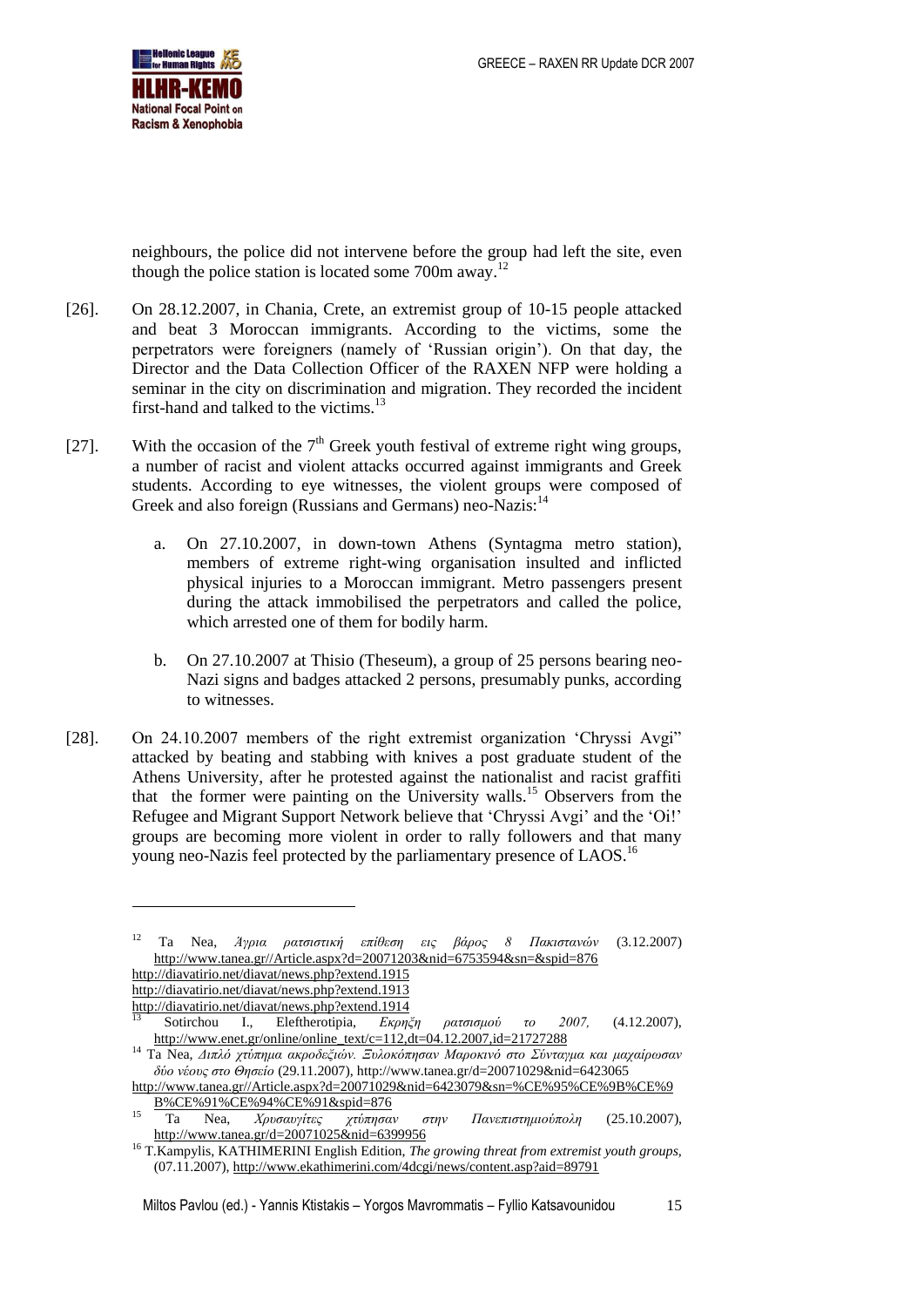

- [29]. The President of the Pakistani immigrant community in Greece reported that his community members are subjected to racist violence which notes an increasing trend. Moreover, he reported that on September 2007 a Pakistani man after a decade of regular employment has been allegedly beaten by his employer, when he claimed the payment for the overtime work he was performing. Only after the intervention of the Pakistani community president, the Police accepted the complaint of the man who sued the employer for bodily harm.<sup>17</sup>
- [30]. On 22.12.2007 in Kissamos-Kasteli (Crete) some 15-20<sup>18</sup> hooded individuals broke into the homes of two Sudanese immigrants and beat them with iron bars. The incident was allegedly retaliation to the rape of a woman by an unknown individual a week before.
- [31]. The escalation of racist violence in late 2007 led to protest demonstrations and marches by the associations of immigrant communities and NGOs.<sup>19</sup>

## <span id="page-15-0"></span>B.7. Good practice

[32]. No additional data available.

1

<sup>17</sup> Avriani tis Kiriakis, *Βάρβαρες Επιθέσεις σε Πακιστανούς,* (18.11.2007). 18 Ta Nea, *«Τυφλή» ρατσιστική επίθεση στα Χανιά* (24.12.2007), <http://diavatirio.net/diavat/print.php?news.2098> <sup>19</sup> <http://www.diavatirio.net/diavat/news.php?extend.1529> <http://www.diavatirio.net/diavat/news.php?extend.1528> <http://www.diavatirio.net/diavat/news.php?extend.1522> <http://www.imerisia.gr/article.asp?catid=4667&subid=2&pubid=309852> <http://stratos.pblogs.gr/2007/06/diethnhs-amnhstia-na-stamathsei-amesws-h-atimwrhsia.html> <http://www.diavatirio.net/diavat/news.php?extend.998> <http://www.diavatirio.net/diavat/print.php?news.1510> [http://www.enet.gr/online/online\\_text/c=112,dt=12.10.2007,id=58393632](http://www.enet.gr/online/online_text/c=112,dt=12.10.2007,id=58393632)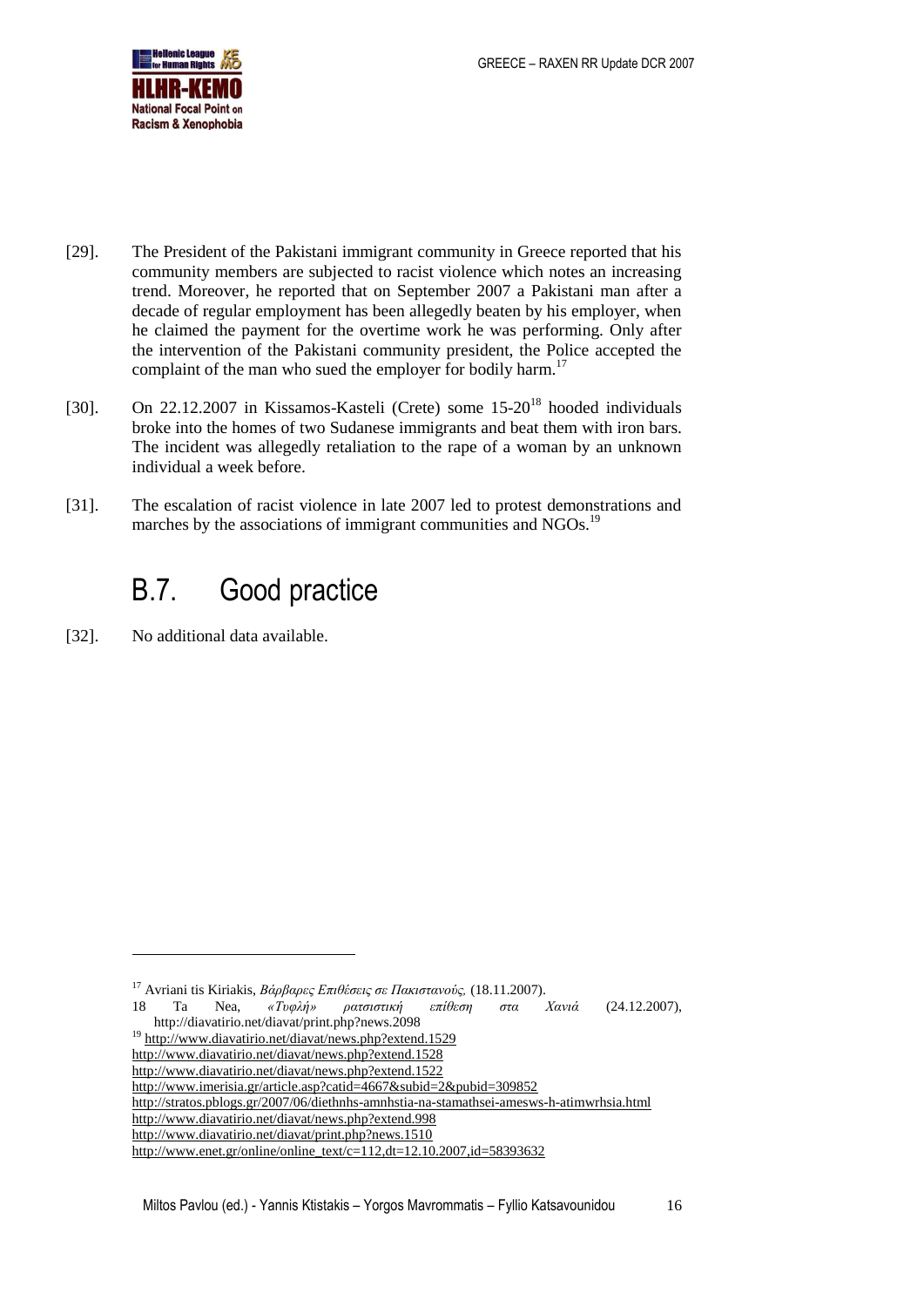

# <span id="page-16-0"></span>C. Key areas of social life

## <span id="page-16-1"></span>C.1. Employment

- <span id="page-16-2"></span>C.1.1. New complaints and monitoring bodies – differentiated data
- <span id="page-16-3"></span>[33]. No additional data available.
	- C.1.2. Racism and discrimination (incidents and practices)

#### <span id="page-16-4"></span>C.1.3. Brief overview

- <span id="page-16-5"></span>[34]. No additional data available.
	- C.1.3.1. Statistical Data and tables on incidents of discrimination and racism
- <span id="page-16-6"></span>[35]. No additional data available.
	- C.1.3.2. Exemplary cases
- [36]. No additional data available.

### <span id="page-16-7"></span>C.1.4. The situation of immigrants and minorities in employment

#### <span id="page-16-8"></span>C.1.4.1. Brief overview

[37]. The Minister of Employment, Vasilis Maginas, resigned following the revelations about having employed informally three Indian domestic workers to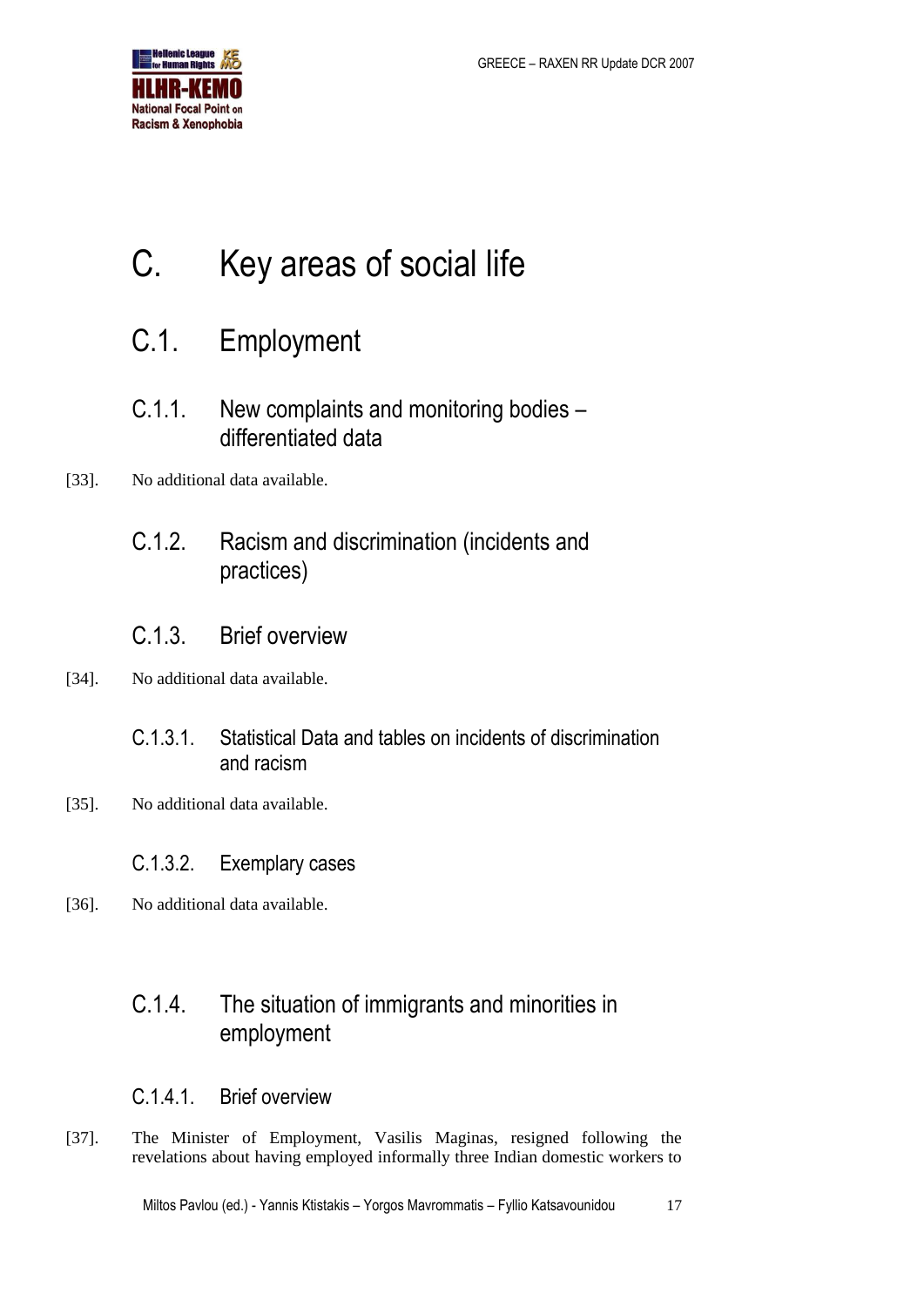

tend his residence, without declaring them to the authorities or paying the necessary social security contributions. The Minister was responsible for the ongoing effort to reform the social security system. These revelations and the following resignation triggered extensive public discussion on the precarious conditions of immigrants in employment. 20

- Reports, surveys and research
- [38]. According to a recent survey on unemployment rates, Greece is the only EU country in which unemployment among migrants is lower than that recorded among locally born inhabitants. $^{21}$  The study, prepared by the union groups GSEE and ADEDY along with Panteion University, also found that recent government efforts to legalize illegal immigrants have failed to produce the expected results due to numerous contradictions in the law.

#### <span id="page-17-0"></span>C.1.4.2. Statistical Data and tables on the situation of migrants and minorities

[39]. No additional data available.

#### <span id="page-17-1"></span>C.1.4.3. Additional information

<span id="page-17-2"></span>C.1.4.4.

[40]. No additional data available.

#### <span id="page-17-3"></span>C.1.5. Good practice

[41]. No additional data available.

-

<sup>20</sup> Maria Kagkelidou, Athens News, *Scandalous tide claims minister*, (21.12.2007), [http://www.athensnews.gr/athweb/nathens.print\\_unique?e=C&f=13266&m=A05&aa=3&eido](http://www.athensnews.gr/athweb/nathens.print_unique?e=C&f=13266&m=A05&aa=3&eidos=A) [s=A](http://www.athensnews.gr/athweb/nathens.print_unique?e=C&f=13266&m=A05&aa=3&eidos=A)

<sup>21</sup> KATHIMERINI English Edition, *Migrant joblessness quite low,* (21.12.2007) <http://www.ekathimerini.com/4dcgi/news/content.asp?aid=91372>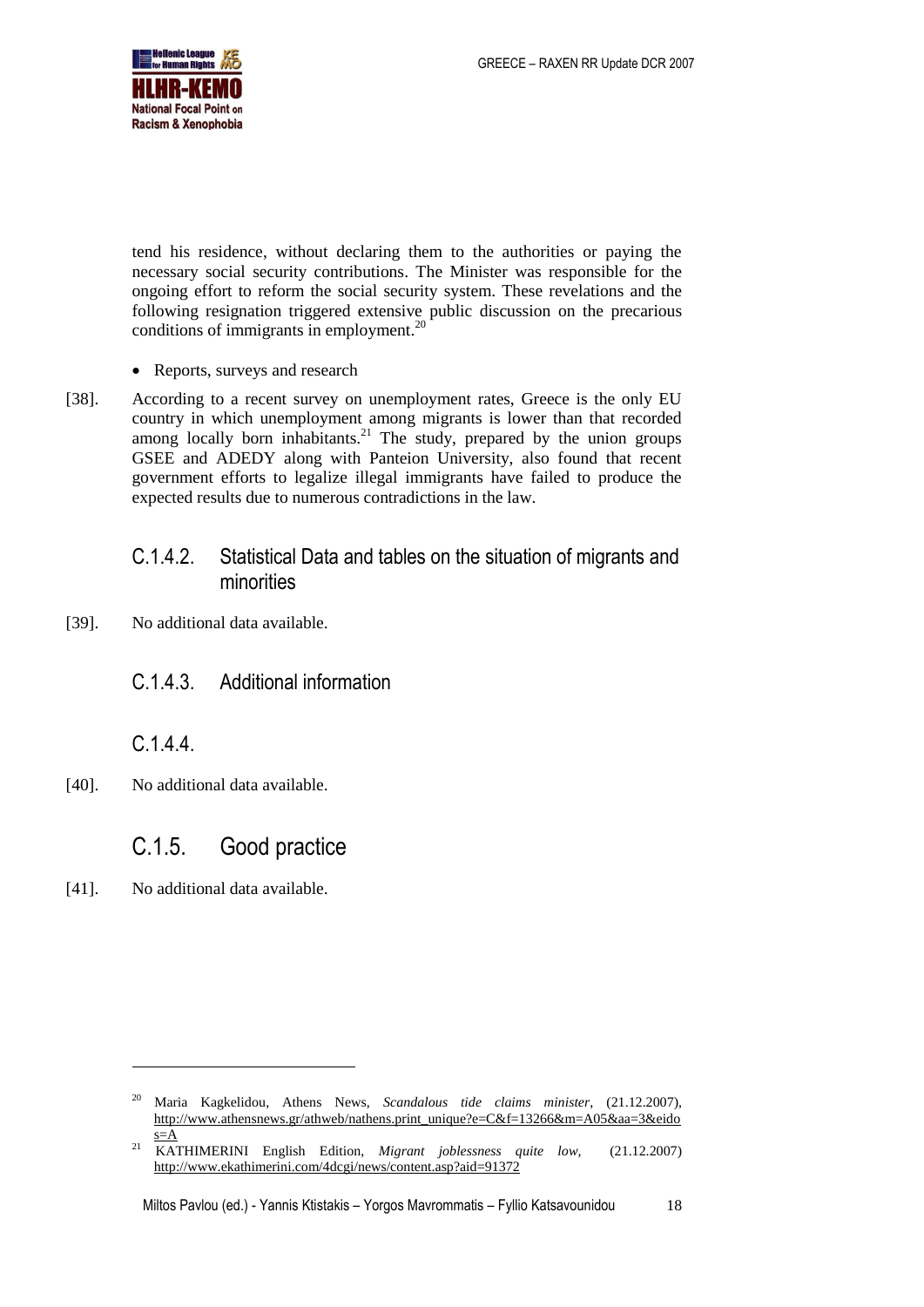

## <span id="page-18-0"></span>C.2. Education

### <span id="page-18-1"></span>C.2.1. New complaints and monitoring bodies – differentiated data

- <span id="page-18-2"></span>[42]. No additional data available.
	- C.2.2. Racism and discrimination (incidents and practices)
- [43]. No additional data available.

### <span id="page-18-3"></span>C.2.3. The situation of immigrants and minorities in education

#### <span id="page-18-4"></span>C.2.3.1. Brief overview

No cases of racist behaviour were documented. No negative reactions towards foreign/migrant pupils carrying the national flag at the school parades were recorded (a frequently met phenomenon during the previous years). This may be partly attributed to the fact that other, more important incidents of the school life dominated this period (such as sit-in schools and protests on behalf of pupils against the education policy of the government).

#### <span id="page-18-5"></span>C.2.3.2. Statistical data on segregation

[44]. No additional data available.

#### <span id="page-18-6"></span>C.2.3.3. Statistical data on support measures for migrant and minority children

[45]. No additional data available.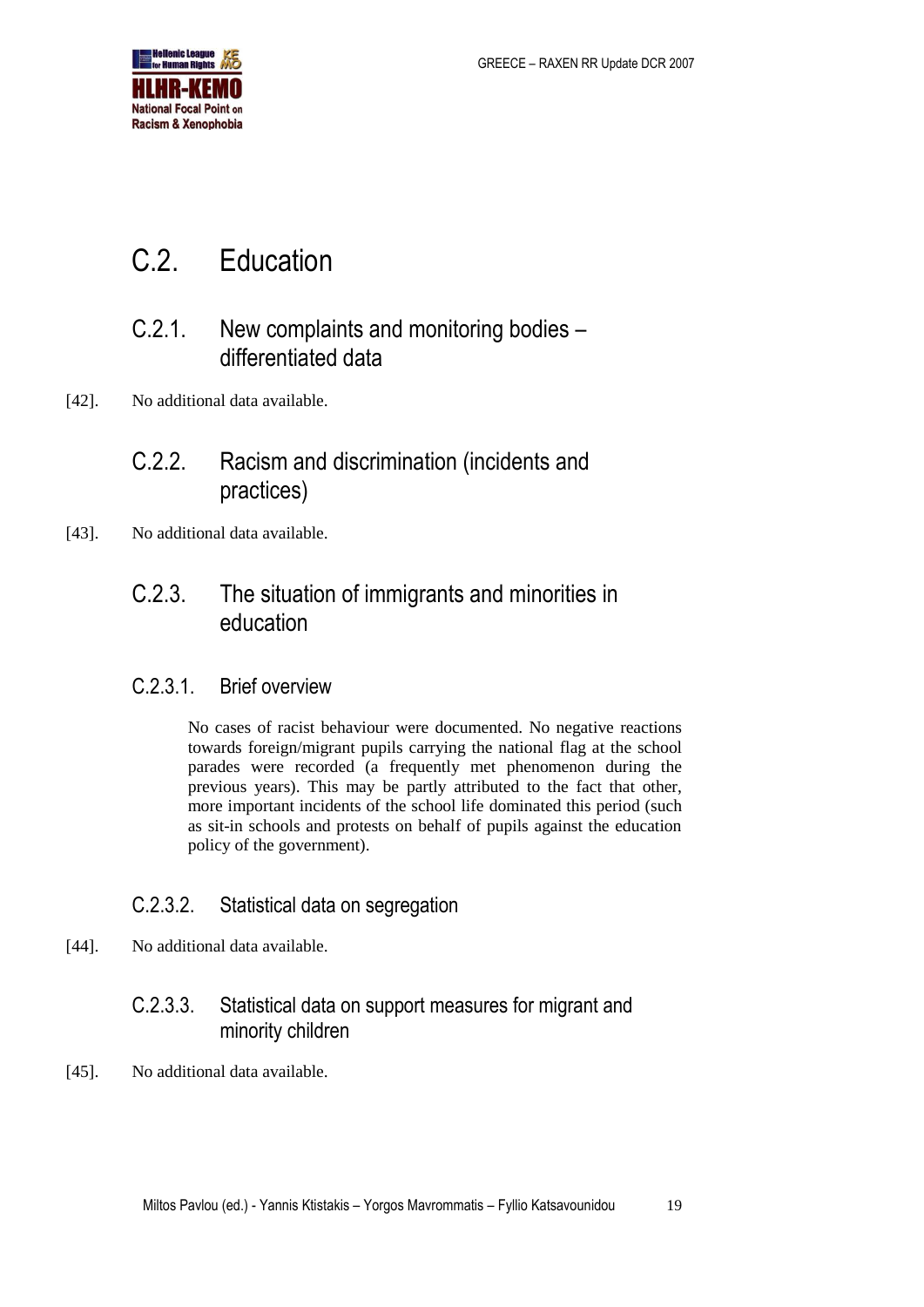

#### <span id="page-19-0"></span>C.2.3.4. Multicultural education and anti-racist education

- [46]. One of the most positive and promising actions of multicultural education in Greece is about to be abolished. The  $132<sup>nd</sup>$  school of Athens is an elementary school not officially characterised as "intercultural" despite the fact that more than 70% of the pupil population is migrant, having no Greek as mother tongue. Teachers of this school were implementing for five years, voluntarily, a wide multicultural educational programme,<sup>22</sup> which brought remarkable results.<sup>23</sup> However, this activity is about to be abolished because the headmaster was removed after a controversial evaluation procedure. The new headmaster, who states to be executing "orders coming from above", proceeded to "normalize" the school's activities and, to the great disappointment of pupils, parents and scientist involved, he abolished all alternative and special activities and initiatives. Regarding this issue, questions were posed by two MPs (F. Kouvelis, SYRIZA party, 23.11.2007 - A. Diamantopoulou, PASOK party, 11.12.2007) to the minister of education. 24
- [47]. Some 300 migrants in Piraeus, Athens, are unable to acquire Greek language and history certification, necessary for applying for a long term residence status. They have made the relevant requests for classes and examinations, but the government, not having provided the necessary funds for the classes – to cover the costs of rent of classrooms, electricity, cleaning services etc - led to the failure of the implementation of the programme.<sup>25</sup>

#### <span id="page-19-1"></span>C.2.3.5. Support and involvement of parents and communities

[48]. No additional data available.

1

<sup>22</sup> Among others, mother tongues (Albanian and Arabic) were taught to pupils and Greek was taught to parents, while notifications were made also in Albanian and English

<sup>23</sup> T. Kostopoulos, D. Psaras, et. al., Η γλώσσα της επικοινωνίας, In: *Eleftherotypia* (23.06.2007) [http://www.enet.gr/online/online\\_fpage\\_text/dt=23.06.2007,id=87720660,71449940,94234708](http://www.enet.gr/online/online_fpage_text/dt=23.06.2007,id=87720660,71449940,94234708)

<sup>24</sup> T. Kostopoulos, D. Psaras, et. al., ΠΟΙΟΙ ΑΝΤΙΔΡΟΥΝ ΣΤΟ ΣΤΟΙΧΗΜΑ ΤΟΥ 132ου ΤΗΣ ΓΚΡΑΒΑΣ; In: *Kiriakatiki Eleftherotypia* (30.12.2007)

[http://www.enet.gr/online/online\\_fpage\\_text/dt=30.12.2007,id=73285280,87458848,95022496,8065632,13794272](http://www.enet.gr/online/online_fpage_text/dt=30.12.2007,id=73285280,87458848,95022496,8065632,13794272)

I. Diamanti, «Μη μας πάρετε τη διευθύντρια». In: *Kathimerini* (22.11.2007)

[http://news.kathimerini.gr/4dcgi/\\_w\\_articles\\_ell\\_2\\_22/11/2007\\_249908](http://news.kathimerini.gr/4dcgi/_w_articles_ell_2_22/11/2007_249908)

T. Kabilis, Το τέλος ενός πρότυπου σχολείου. In: *Kathimerini* (09.12.2007)

http://news.kathimerini.gr/4dcgi/\_w\_articles\_ell\_100046\_09/12/2007\_251982

Επόμενοι στη σειρά οι γονείς. In: K*athimerini* (09.12.2007)

[http://news.kathimerini.gr/4dcgi/\\_w\\_articles\\_ell\\_3\\_09/12/2007\\_251979](http://news.kathimerini.gr/4dcgi/_w_articles_ell_3_09/12/2007_251979)

Και μετά ήρθε το κράτος ... In: *Kathimerini* (09.12.2007)

[http://news.kathimerini.gr/4dcgi/\\_w\\_articles\\_ell\\_3\\_09/12/2007\\_251978](http://news.kathimerini.gr/4dcgi/_w_articles_ell_3_09/12/2007_251978)

<sup>25</sup> G. Dama, «Ξέχασαν» τις αίθουσες για τη διδασκαλία των μεταναστών. In *Eleftherotypia* (14.11.2007)

http://www.enet.gr/online/online\_text/c=112,dt=14.11.2007.id=99670696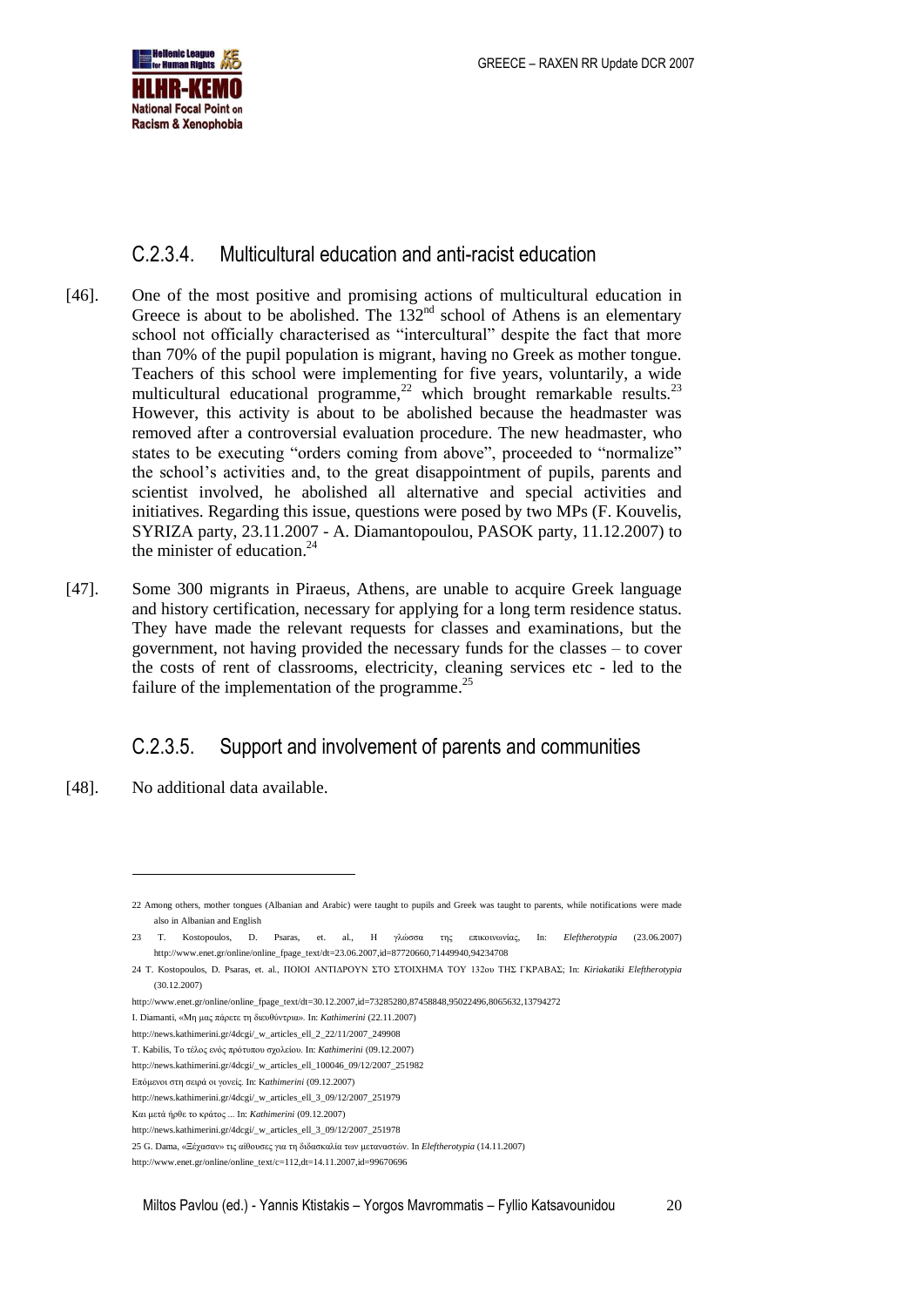

### <span id="page-20-0"></span>C.2.3.6. Religious symbols

[49]. No additional data available.

## <span id="page-20-1"></span>C.2.4. Good practice

[50]. No additional data available.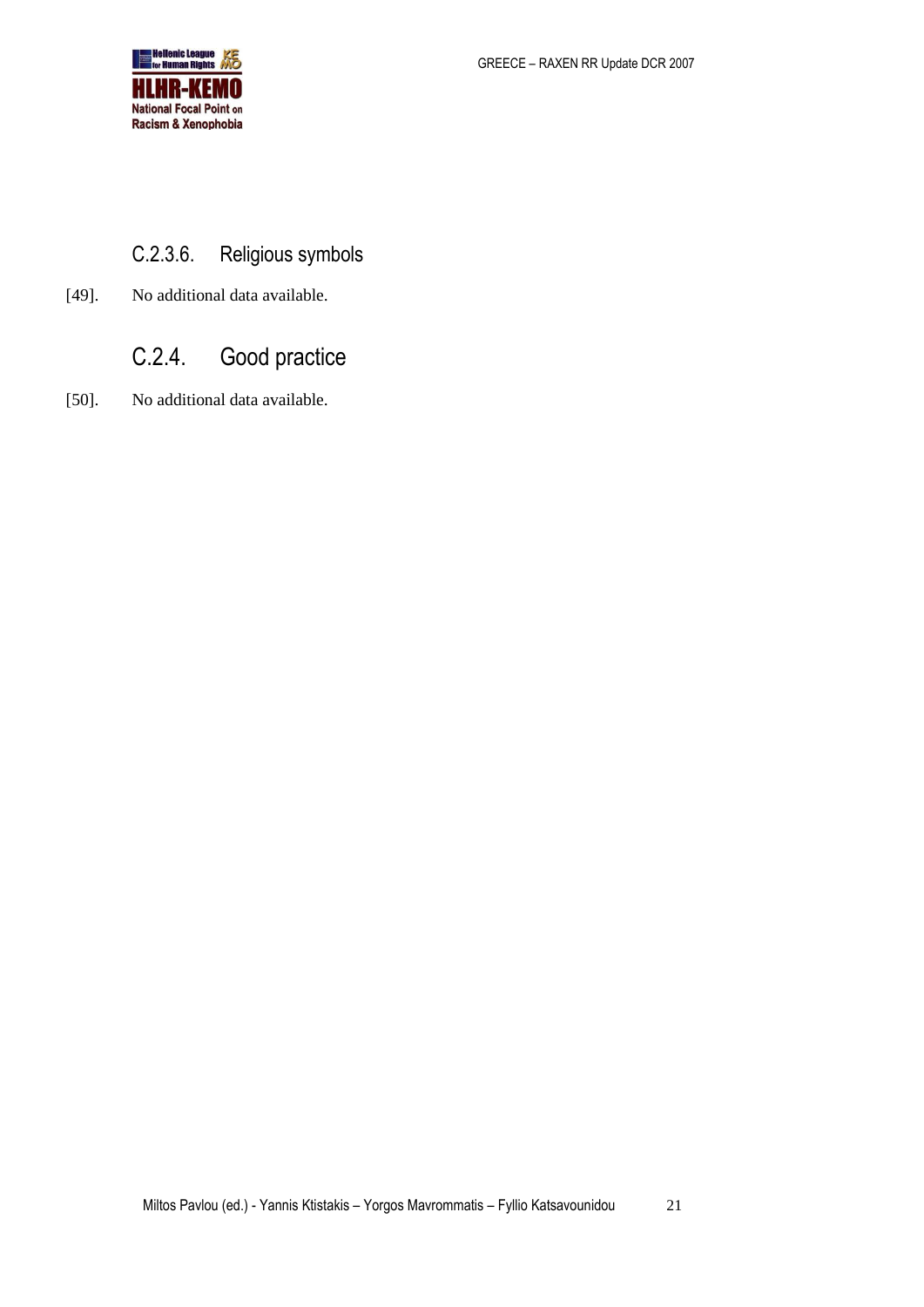

## <span id="page-21-0"></span>C.3. Housing

### <span id="page-21-1"></span>C.3.1. New complaints and monitoring bodies – differentiated data

[51]. No additional data available.

1

### <span id="page-21-2"></span>C.3.2. Racism and discrimination (incidents and practices)

#### <span id="page-21-3"></span>C.3.2.1. Brief overview

- [52]. Year 2007 ended with some 100 Roma families facing eminent eviction from a privately-owned area (property of VIAMAX company), where they had settled after being evicted already from Votanikos area in June 2007 (see previous report). Despite repetitive appeals made by the Greek Ombudsman and Greek Helsinki Monitor, widely publicized in the media, a court eviction order (as of 26.11.2007) obliges them to move and resettle, illegally once again, in the midst of the winter season (see below).
- [53]. An important field research on ethnic discrimination in the rental market the first one to be published in Greece – shows that owners discriminate significantly against prospective renters of Albanian ethnic origin, refusing in several cases to show a unit to Albanian seekers, as well as demanding higher rent from them.<sup>26</sup> The rate of discrimination increases with the status – unit condition and area where it is located. This means that access to good housing units is more restricted for Albanians. Furthermore, regardless of the unit status, Albanians face a significant rent penalty.
- [54]. In a joint statement by the Council of Europe Commissioner for Human Rights Mr Thomas Hammarberg and the UN Special Rapporteur on the Right to Adequate Housing Mr Miloon Kothari,<sup>27</sup> Greece was included in a list of

<sup>26</sup> N. Drydakis, *And the House Goes to; Ethnic Discrimination in the Greek Rental Market*', unpublished research conducted at the University of Crete, available at: http://www.antigone.gr/listpage/selected\_publications/greece/071128.pdf (09.01.2007). A summary of the research, written by the same author, 'Διακρίσεις στη στέγαση λόγω εθνικότητας: Καταγραφή μέσω πειραμάτων πεδίου' appeared in: *Skrip* (30.12.2007), pp. 10- 11.

<sup>27</sup> Joint statement by the Council of Europe Commissioner for Human Rights Thomas Hammarberg and the UN Special Rapporteur on the Right to Adequate Housing Miloon Kothari, *Governments Should Take Positive Steps to Protect the Housing Rights of Roma in*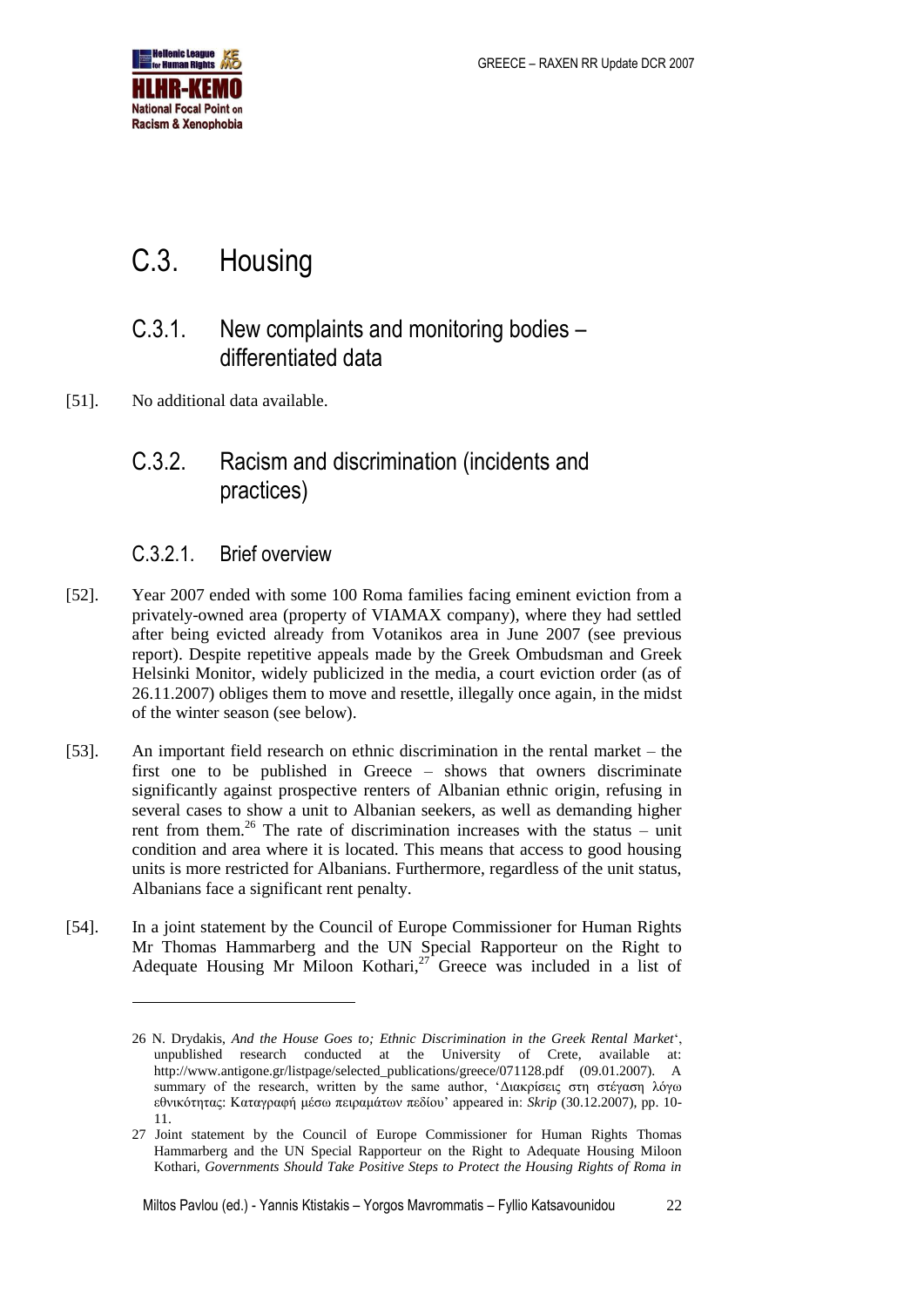

European countries where housing rights of Roma are abused. According to the statement, most of complaints regard 'evictions of Roma which have been carried out in violation of human rights standards, especially as regards the right to adequate housing and privacy, procedural guarantees and remedies'. In an interview with a Greek journalist, taken a few days after the statement,<sup>28</sup> Mr. Hammarberg expressed his concern that despite international intervention, Greek local authorities persist in their malpractices of Roma evictions.

#### <span id="page-22-0"></span>C.3.2.2. Statistical data and tables on racist incidents

[55]. No additional data available.

-

#### <span id="page-22-1"></span>C.3.2.3. Exemplary cases

[56]. The Roma families who, after their eviction from Votanikos, settled in an open area belonging to VIAMAX, once again faced eviction. This case ignited reaction from the Greek Ombudsman (letter to the Minister of Interior no.  $2552/23.10.2007$ .<sup>29</sup> The GO called for urgent action by the relevant administration bodies (the Municipality of Athens, the Prefecture of Athens, and the Region of Attica) to provide the families with a new, public-owned site for resettlement, equipped with the necessary infrastructure, or alternatively to withhold the eviction until such site is found. The issue was also discussed at the Parliament after a question by MP Mr Fotis Kouvelis,  $30$  and at the municipal council of Athens.<sup>31</sup> Few days later (29.10.2007), the Greek Helsinki Monitor

*Europe* (24.10.2007), available at [http://www.reliefweb.int/rw/rwb.nsf/db900sid/EGUA-](http://www.reliefweb.int/rw/rwb.nsf/db900sid/EGUA-78APAQ?OpenDocument)[78APAQ?OpenDocument](http://www.reliefweb.int/rw/rwb.nsf/db900sid/EGUA-78APAQ?OpenDocument) (11.01.2007). Also reported by Nikos Roussis, 'Δώστε στέγη στους τσιγγάνους', in *Eleftherotypia* (29.10.2007), available at: http://www.enet.gr/online/online\_text/c=111,dt=29.10.2007,id=18313784 (11.01.2007).

<sup>28</sup> Greek Helsinki Monitor press release (03.11.2007), *Greece: Council of Europe Commissioner for Human Rights sees no change in Roma rights protection by Patras and other municipalities*, available at http://cm.greekhelsinki.gr/index.php?sec=194&cid=3187 (11.01.2007).

<sup>29</sup> The Greek Ombudsman, letter to the Minister of Interior Mr Prokopis Pavlopoulos no. 2552/23.1.2007, available at: http://www.synigoros.gr/pdfs/5\_11\_Epistoli\_ROMA.pdf (15.1.2007).

<sup>30</sup> During the discussion of the question in the Parliament, the Vice-Minister of Interior, Mr Athanasios Nakos, replied that it is the responsibility of the local authorities, not of the government, to find a relocation site for the Roma. See "Η διπλή κοροϊδία στο Βοτανικό" in *Eleftherotypia* (10.11.2007), pp. 68-69, available at: http://www.iospress.gr/mikro2007/mikro20071110.htm (15.01.2007).

<sup>31</sup> During the discussion in the municipal council, after a question by the member of the council Mr Alexis Tsipras, the Mayor of Athens Mr Nikitas Kaklamanis asked rhetorically: 'Have you found a site for relocation within the borders of the Municipality that I have not managed to find?' He also said that since most of the Roma in question have Albanian citizenship, the issue should be examined by the Foreign Ministry. See 'Η διπλή κοροϊδία στο Βοτανικό' in *Eleftherotypia* (10.11.2007), pp. 68-69, available at: http://www.iospress.gr/mikro2007/mikro20071110.htm (15.01.2007).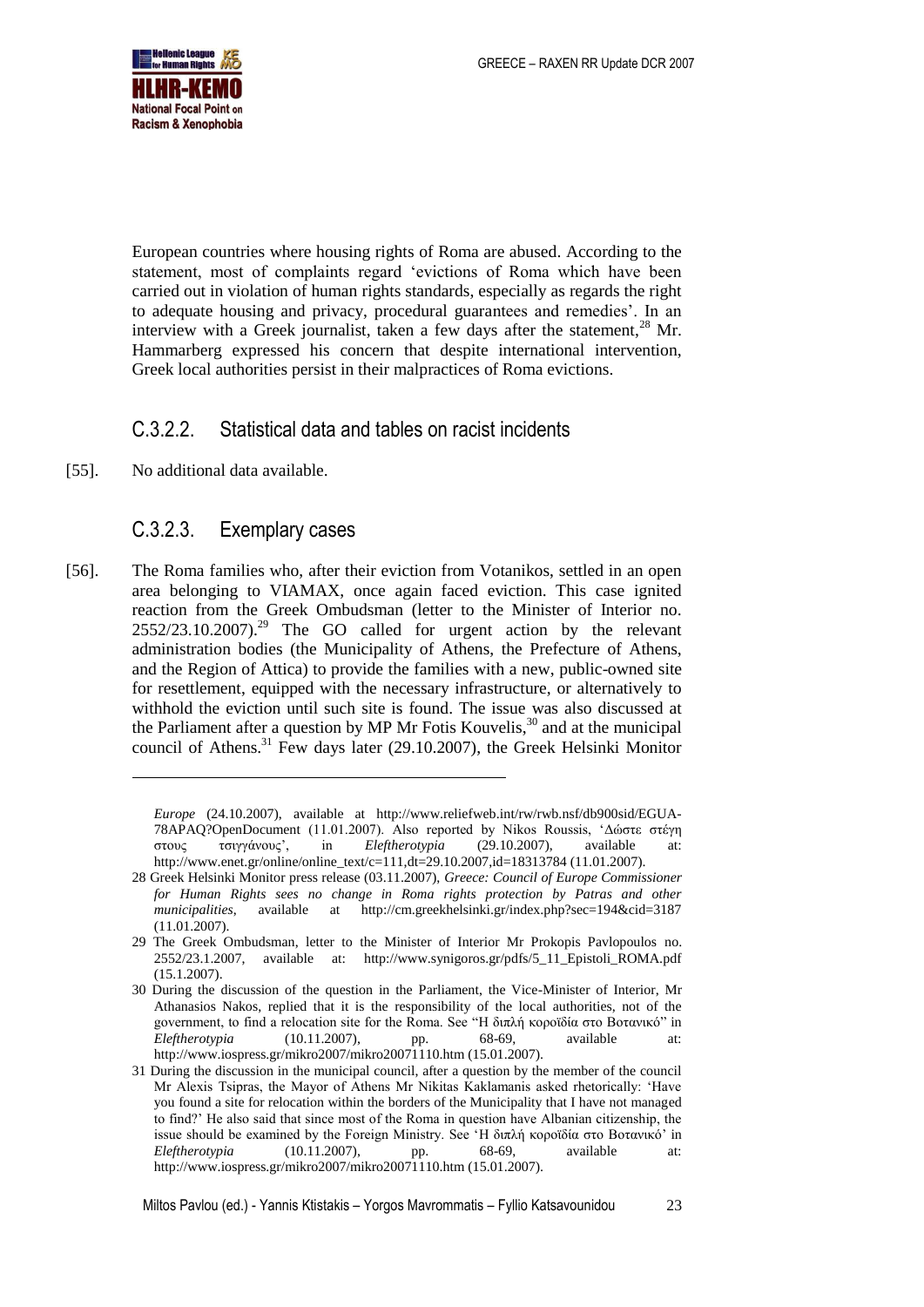

and the European Roma Rights Centre jointly appealed to the European Court of Human Rights against the Greek government for failure to provide resettlement site to the Roma families. The ECHR initiated interim measures procedure against Greece. Despite all this, no positive actions were taken by the relevant authorities and, following a court decision (26.11.2007), the families are to be evicted from the VIAMAX property.<sup>32</sup>

#### <span id="page-23-0"></span>C.3.2.4. Legal restrictions to access to housing

[57]. According to the representative of real estate agents of Thessaloniki,  $33$  the state should abolish legal restrictions to house ownership that do not allow the third country nationals to own a property in 'near-border' areas, including Thessaloniki and its periphery.

### <span id="page-23-1"></span>C.3.3. The situation of immigrants and minorities in housing

#### <span id="page-23-2"></span>C.3.3.1. Brief overview

-

- [58]. In Alan Koyou area, in central Komotini, 350 Roma families live in extremely degrading conditions - in shacks made of tin, next to piles of rubbish, with only two water outlets to serve 1,700 people.<sup>34</sup> In November 2007, sixty children of the community were hospitalized for Hepatitis A. Efforts to relocate the families to nearby Kikidi, to ensure proper housing conditions, are stumbling upon the reaction of local residents.
- [59]. In Peloponnese (in the prefectures of Achaia and Heleia), an estimated 2,500 migrants, many of them teenagers, originating mainly from Bangladesh, Iraq, Afghanistan and Pakistan, live in inhuman conditions, and work undeclared in

<sup>32</sup> Greek Helsinki Monitor press release (24.12.2007) *Greece: Chronicle of Votanikos Roma eviction foretold with Council of Europe complicity*, available at: http://cm.greekhelsinki.gr/index.php?sec=194&cid=3212 (15.01.2007).

<sup>33</sup> The interviewee, Mr Nikos Manomenidis, president of the union of real estate agents of Thessaloniki, suggested that such a measure would 'save the [local] real estate market from its current deadlock.' See B. Giannakidis, 'Οι Αλβανοί θα σώσουν την αγορά κατοικίας', in *Eleftherotypia* (21.11.2007), available at: [http://www.enet.gr/online/online\\_text/c=112,dt=21.11.2007,id=69617832](http://www.enet.gr/online/online_text/c=112,dt=21.11.2007,id=69617832).

<sup>34</sup> D. Damianos, 'Ο μαχαλάς της ηπατίτιδας', in *Ta Nea* (21.12.2007), available at: http://www.tanea.gr//Article.aspx?d=20071221&nid=6939324&sn=&spid=876Official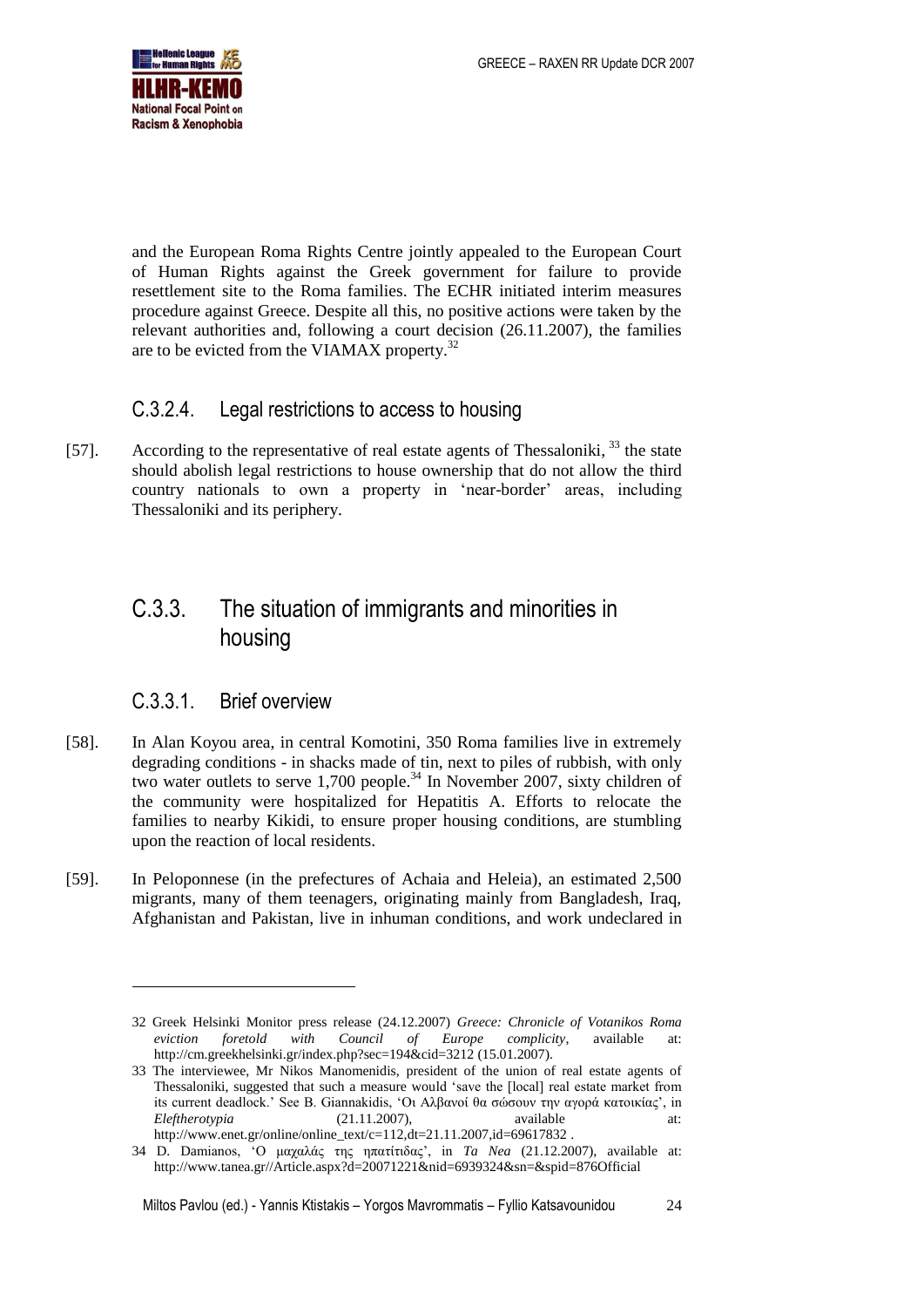

the agricultural sector.<sup>35</sup> According to the report, migrants live in nylon tents, in emergency sanitary conditions.

#### <span id="page-24-0"></span>C.3.3.2. Statistical data and tables on the housing situation of migrants and minorities

[60]. No additional data available.

#### <span id="page-24-1"></span>C.3.3.3. Segregation and neighbourhood integration

[61]. Although no 'hard-type' segregation of immigrants exists in metropolitan Athens, the western suburbs and the central districts of Patisia, Kypseli and Pagkrati, are identified by real estate agents as 'preferred by immigrants' due to the low-quality, old and run-down apartment units available.<sup>36</sup>

### <span id="page-24-2"></span>C.3.4. Good practice

[62]. No additional data available.

-

<sup>35</sup> According to the article, the prefect of Achaia, Mr Dimitris Katsikopoulos, stated that the solution to the problem is to demolish the camp. Mr Andreas Antonopoulos, member of the municipal council of Patras, stated that especially in Patras - main entry point of migrants - an organized refugee reception centre, with proper living conditions, should be created. See Nikos Tsakanikas, 'Ένας στάβλος για 2.500 μετανάστες', in *Rizospastis* (29.12.2007), pp. 12- 13, available at:

[http://www1.rizospastis.gr/page.do?publDate=29/12/2007&id=9223&pageNo=13&direction=](http://www1.rizospastis.gr/page.do?publDate=29/12/2007&id=9223&pageNo=13&direction=-1) [-1](http://www1.rizospastis.gr/page.do?publDate=29/12/2007&id=9223&pageNo=13&direction=-1) (11.01.2007).

<sup>36</sup> D. Kontogiannis, 'Τα μεταχειρισμένα διαμερίσματα έχουν την τιμητική τους στο Κέντρο', in *Eleftherotypia* (17.11.2007), available at: [http://www.enet.gr/online/online\\_text/c=114,dt=17.11.2007,id=98951640](http://www.enet.gr/online/online_text/c=114,dt=17.11.2007,id=98951640) (11.01.2007). According to real estate agents, 'apartments in these areas, especially if they are 30 or more years old, are up to 50% cheaper than the newly built ones.'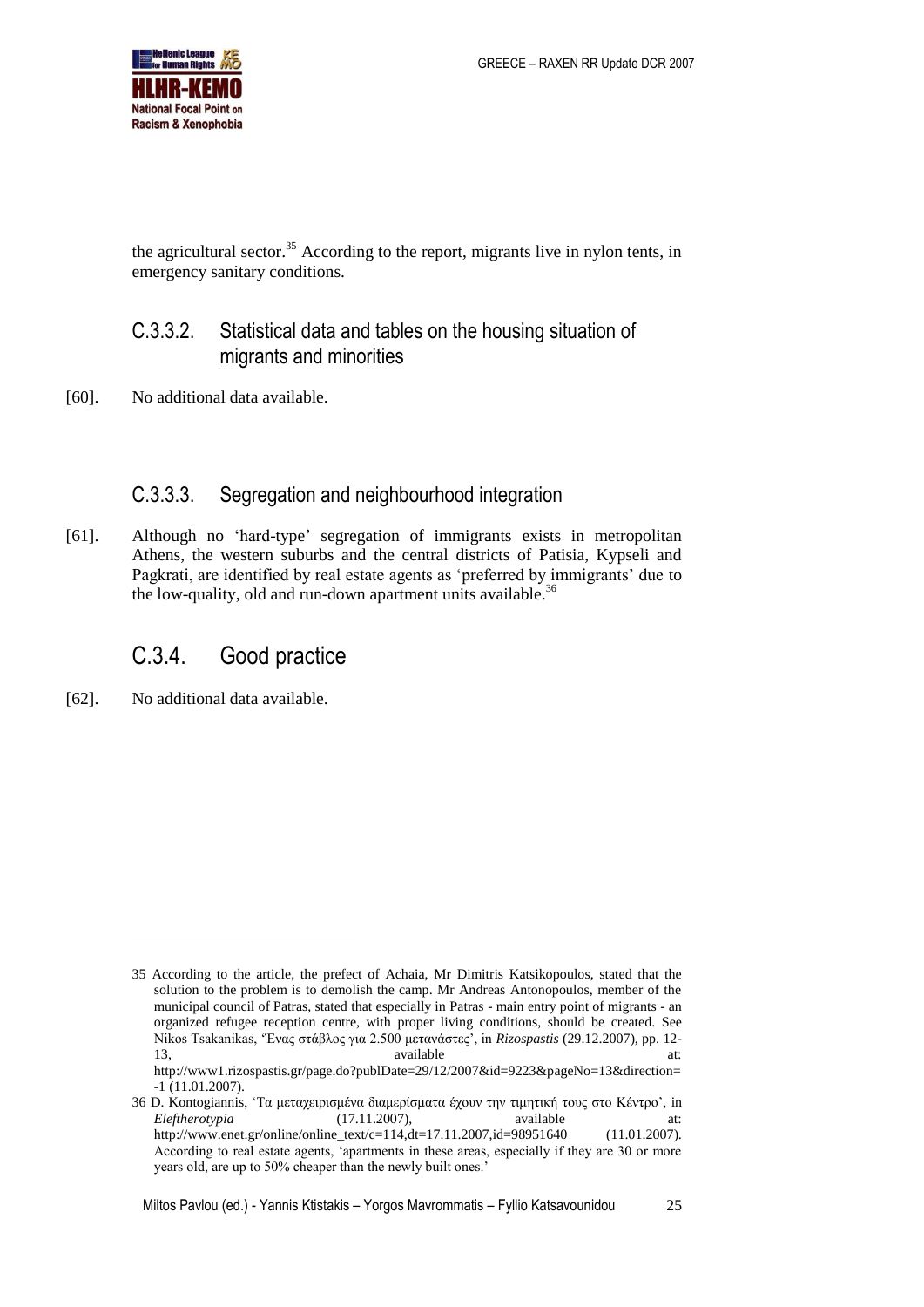

## <span id="page-25-0"></span>C.4. Health and social care

### <span id="page-25-1"></span>C.4.1. New complaints and monitoring bodies – differentiated data

[63]. No additional data available.

### <span id="page-25-2"></span>C.4.2. Racism and discrimination (incidents and practices)

[64]. No additional data available.

1

### <span id="page-25-3"></span>C.4.3. The situation of immigrants and minorities in health

- [65]. A series of University surveys investigated the immigrant background of the teenagers as a risk factor for their academic and social adaptation and mental health. The findings indicate that migration constitutes a risk factor for school adaptation of the adolescent, though not so for his/her mental health. High expectations of self-efficiency and parent involvement are positively related to the adolescent's academic resilience in a difficult social and educational environment created by migration experience.<sup>37</sup>
- [66]. A report<sup>38</sup> produced by the NGO PRAXIS on obstacles and difficulties of Roma people to access health services, education and housing benefits, suggested that among multiple health problems that Roma face, the main are muscular-skeletal and infections. The most crucial problem impeding their access to health provisions is lack of knowledge about special legislation in force in favour of Roma, either by themselves or by the competent public administration officers. Furthermore, according to the report, Roma minority members face racist behaviour by medical professionals when reaching public hospitals for help and assistance.

<sup>37</sup> Motti-Stefanidi Froro, Nikolaos Takis, Pavlopoulos Vasilis, Masten Ann S. (2008), *Psychical Resilience, migration and adolescence*, Athens University, Pythagoras project. Sample: 1035 adolescent Secondary education students (native Greeks, Albanians, repatriated Pontians), ages 12-15.

<sup>38</sup> PRAXIS, (2007) *Έκθεση για τα εμπόδια και τις δυσκολίες πρόσβασης των Ρομά στις υπηρεσίες υγείας, στην εκπαίδευση και την ένταξη τους στην στεγαστική πολιτική.* [www.praxis.gr](http://www.praxis.gr/) *.*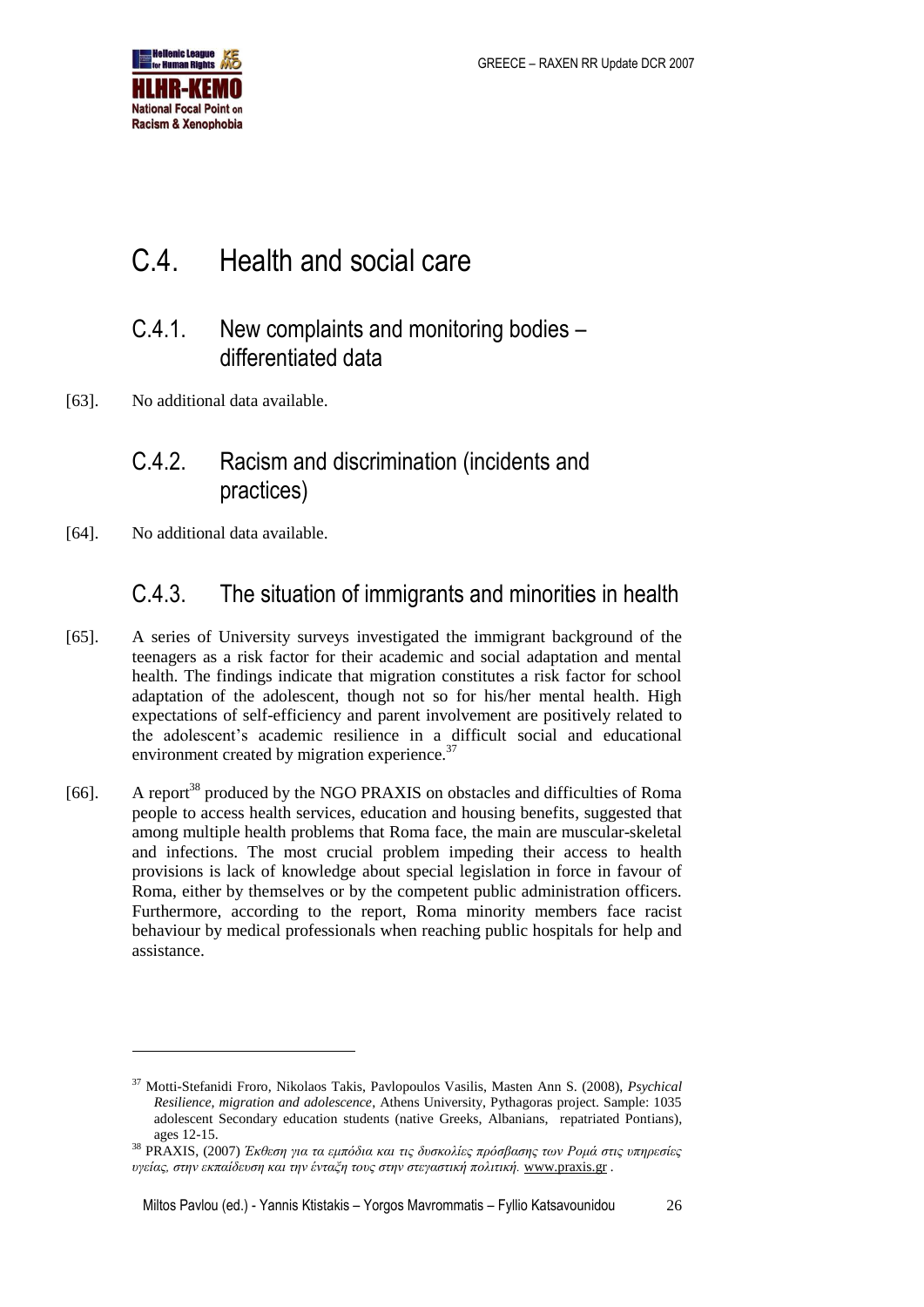

## <span id="page-26-0"></span>C.4.4. Good practice

[67]. No additional data available.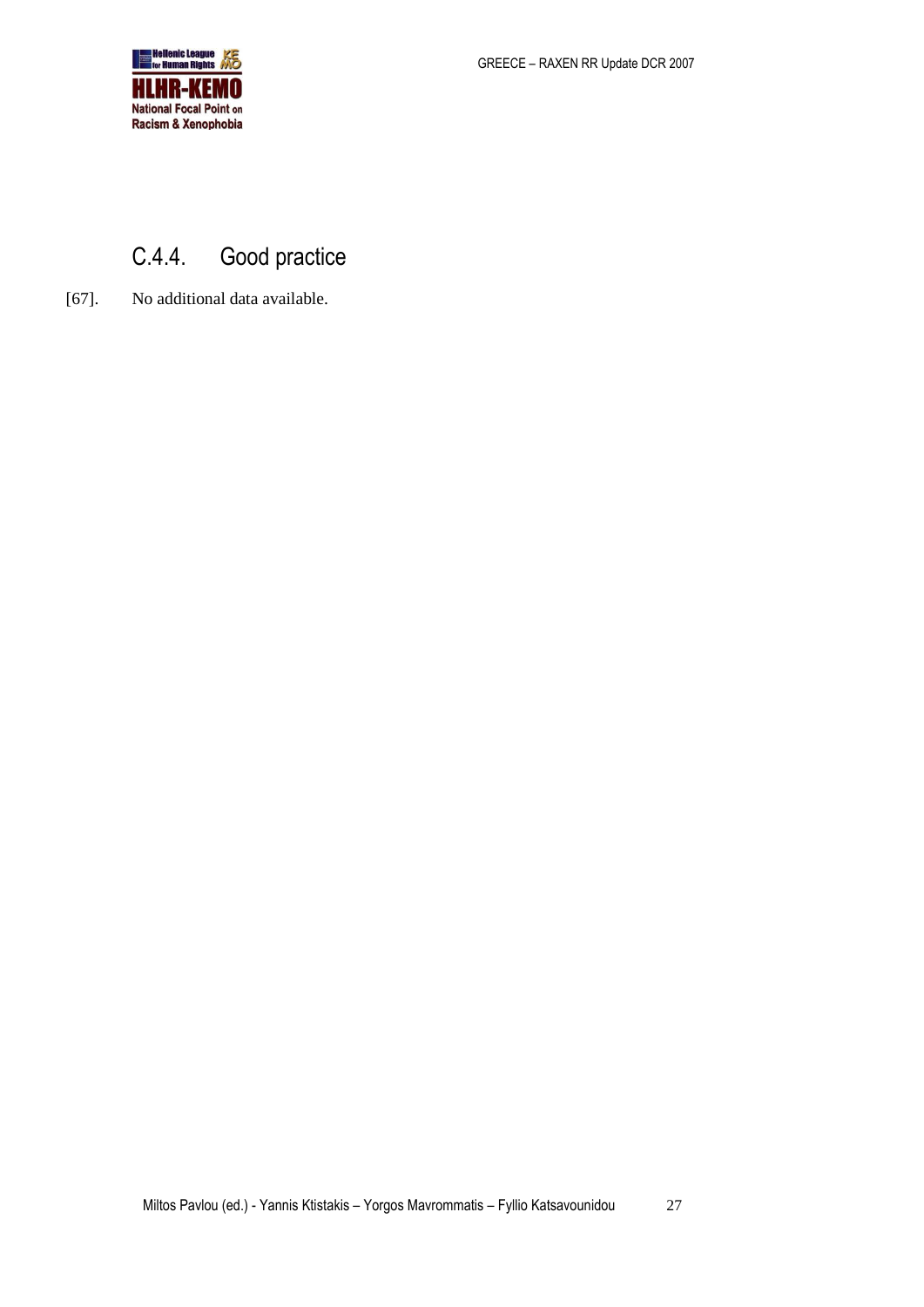

GREECE – RAXEN RR Update DCR 2007

# Annex 1 – Positive initiatives

<span id="page-27-0"></span>[68]. No additional data available.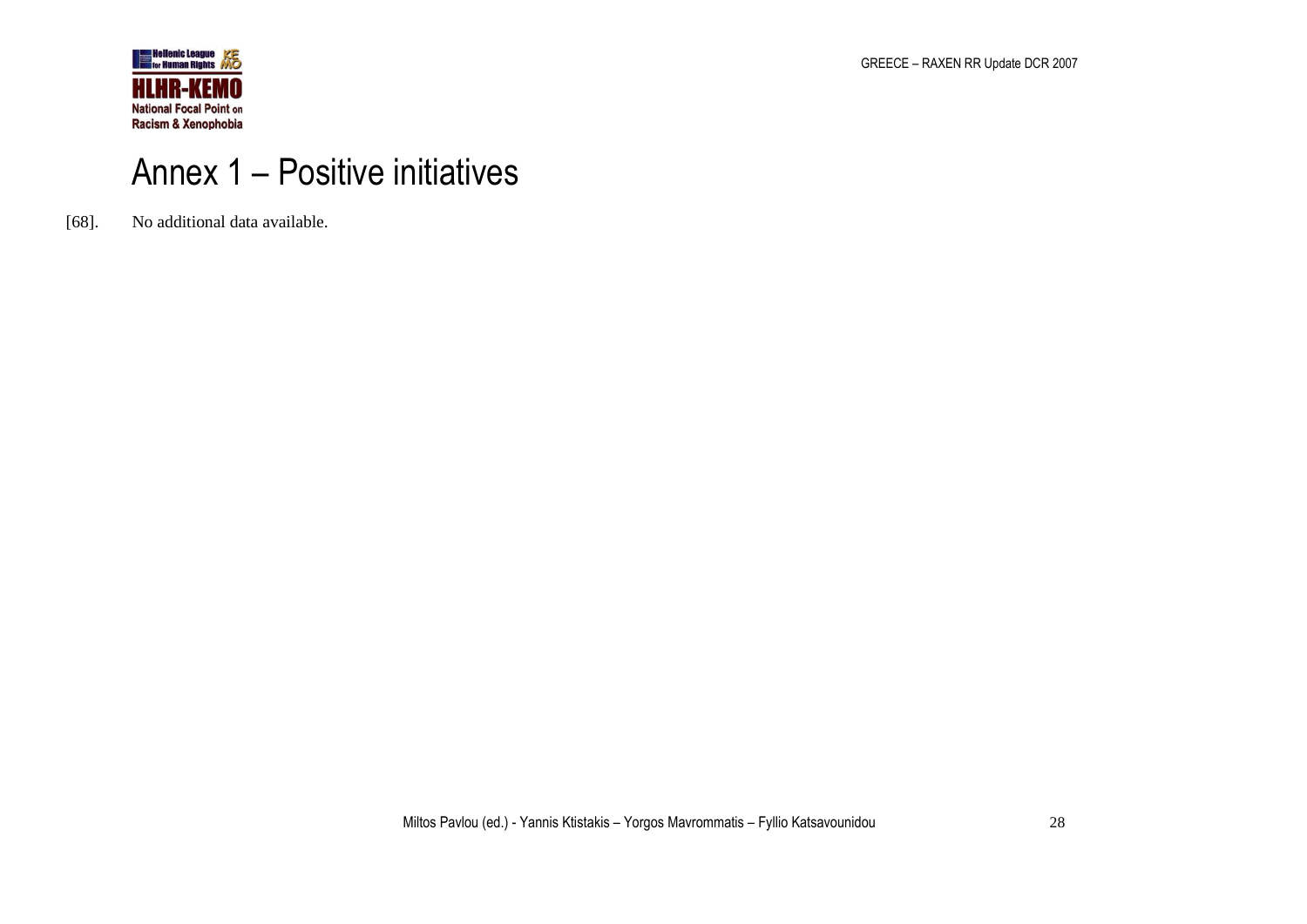

# Annex 2a – Statistics court/tribunal/special body cases and decisions on ethnic discrimination

| Table 1 - Complaints handled by the Greek Ombudsman                        | 2005 | 2006 | 2007 |
|----------------------------------------------------------------------------|------|------|------|
| Total complaints under the anti-discrimination law 3304/2005               | 22   | 51   | 80   |
| Incoming $(2007)$ Complaints under the anti-discrimination law $3304/2005$ |      |      | 40   |
| Handled Complaints for discrimination on other grounds                     | 12   | 29   | 39   |
| Handled Complaints under the Racial Equality Directive                     | 10   | 22   | 41   |
| Incoming (2007) Complaints under the Racial Equality Directive             |      |      |      |

*Cases handled - Areas of application*

| ethnic/racial discrimination in employment and working conditions   |  |    |
|---------------------------------------------------------------------|--|----|
| ethnic/racial discrimination in vocational training                 |  |    |
| ethnic/racial discrimination in education                           |  |    |
| ethnic/racial discrimination in participation to trade unions       |  |    |
| ethnic/racial discrimination in social protection, health, security |  |    |
| ethnic/racial discrimination in social welfare and services         |  |    |
| ethnic/racial discrimination in access to goods and services        |  | 34 |
|                                                                     |  |    |

<span id="page-28-0"></span>*Source: The Greek Ombudsman.*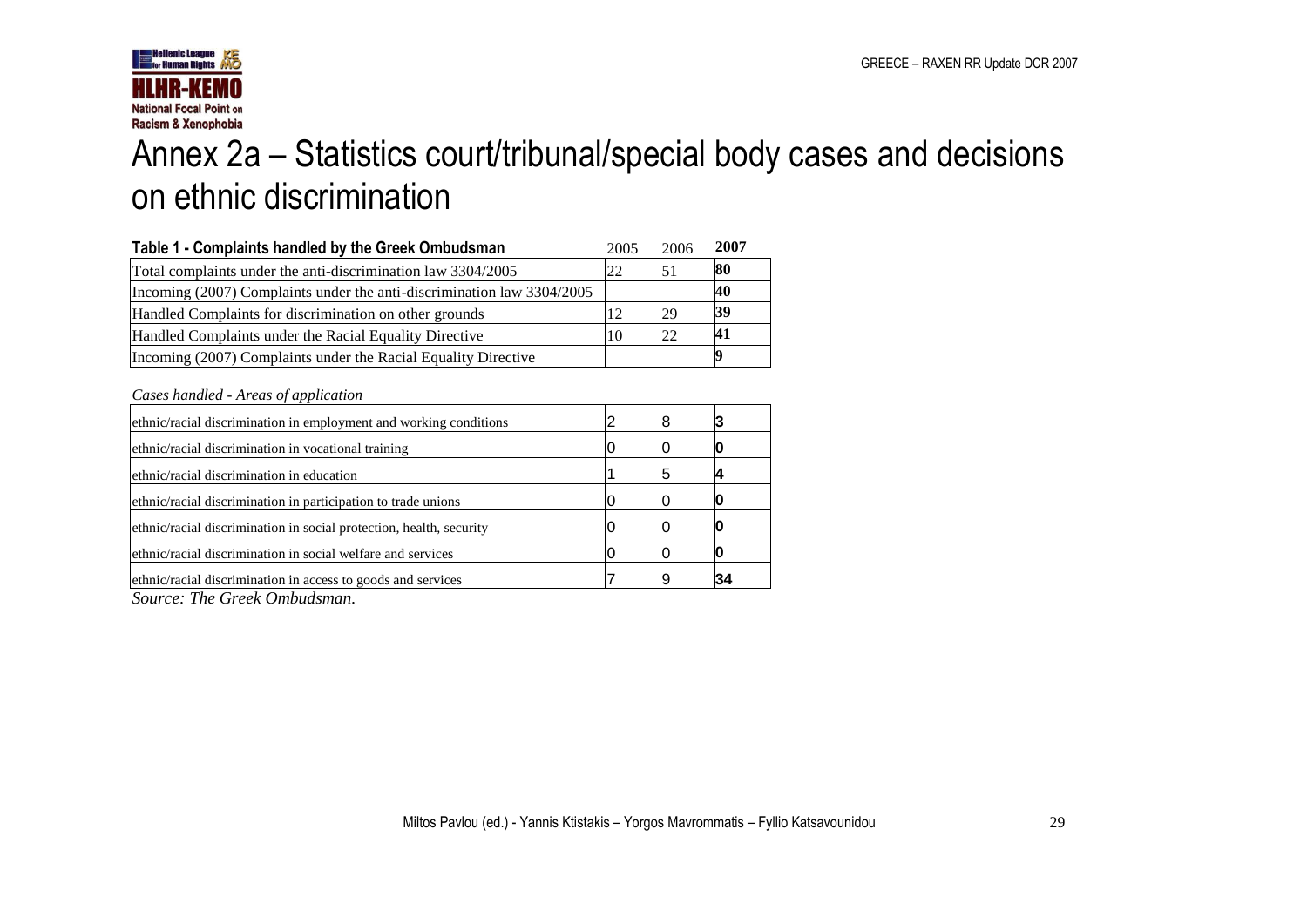

#### **Table - 2**

#### **Outcome of complaints for discrimination on grounds of race / ethnic origin**

| handled by the Greek Ombudsman                                   |   | 2005 2006 2007 |    |
|------------------------------------------------------------------|---|----------------|----|
| Established racial or ethnic discrimination (founded complaints) | 4 | ΙX             |    |
| Unfounded complaints - discrimination not established            |   |                |    |
| Compliance - cases resolved                                      |   |                |    |
| Non compliance                                                   |   |                |    |
| Pending                                                          | 6 | 13             | 30 |
| Reference for disciplinary action                                |   |                |    |
| Reference to the prosecutor for penal action                     |   |                |    |
| Cases closed for inadmissibility                                 |   |                |    |

<span id="page-29-0"></span>*Source: The Greek Ombudsman.*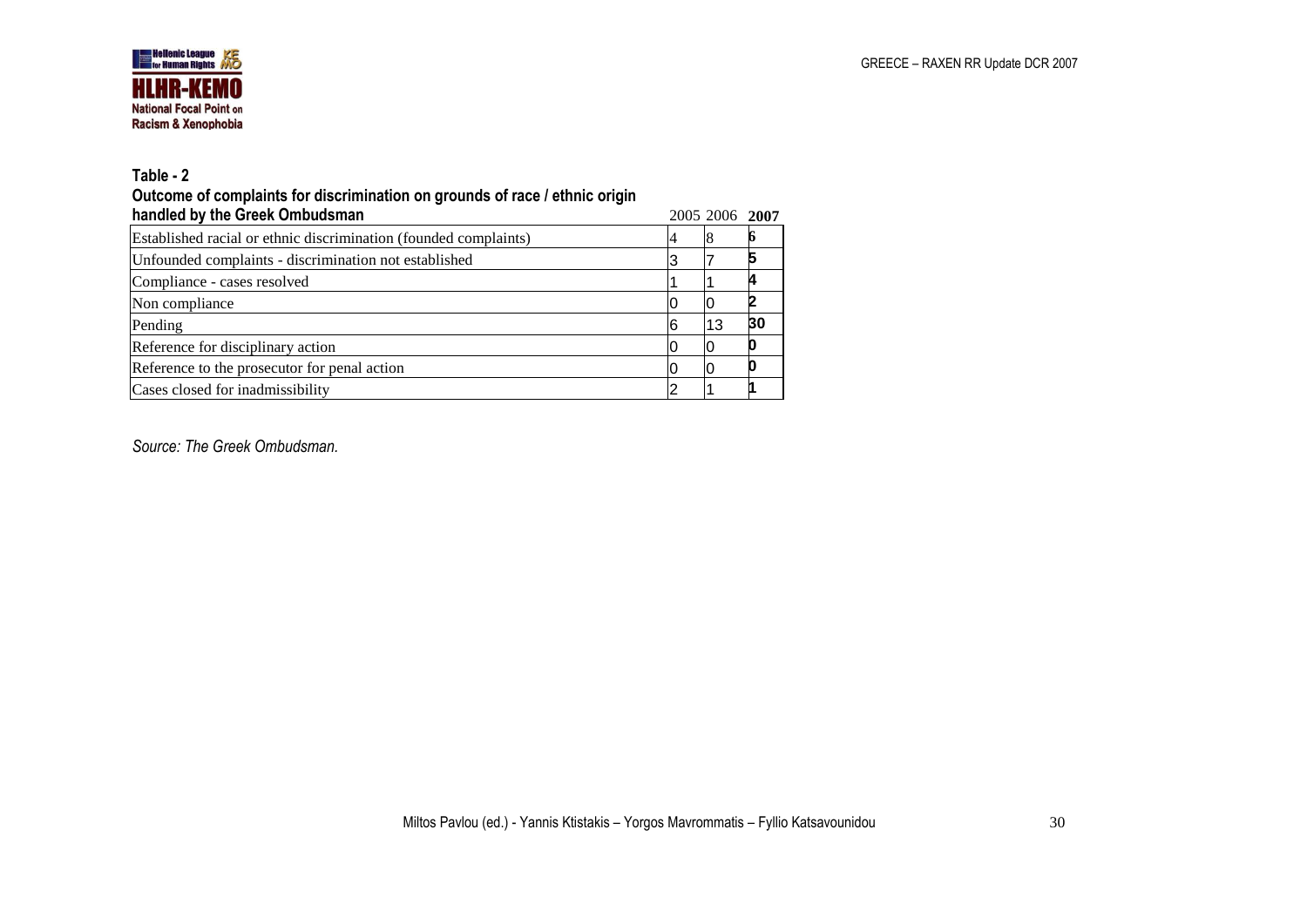GREECE – RAXEN RR Update DCR 2007



[69]. Not available.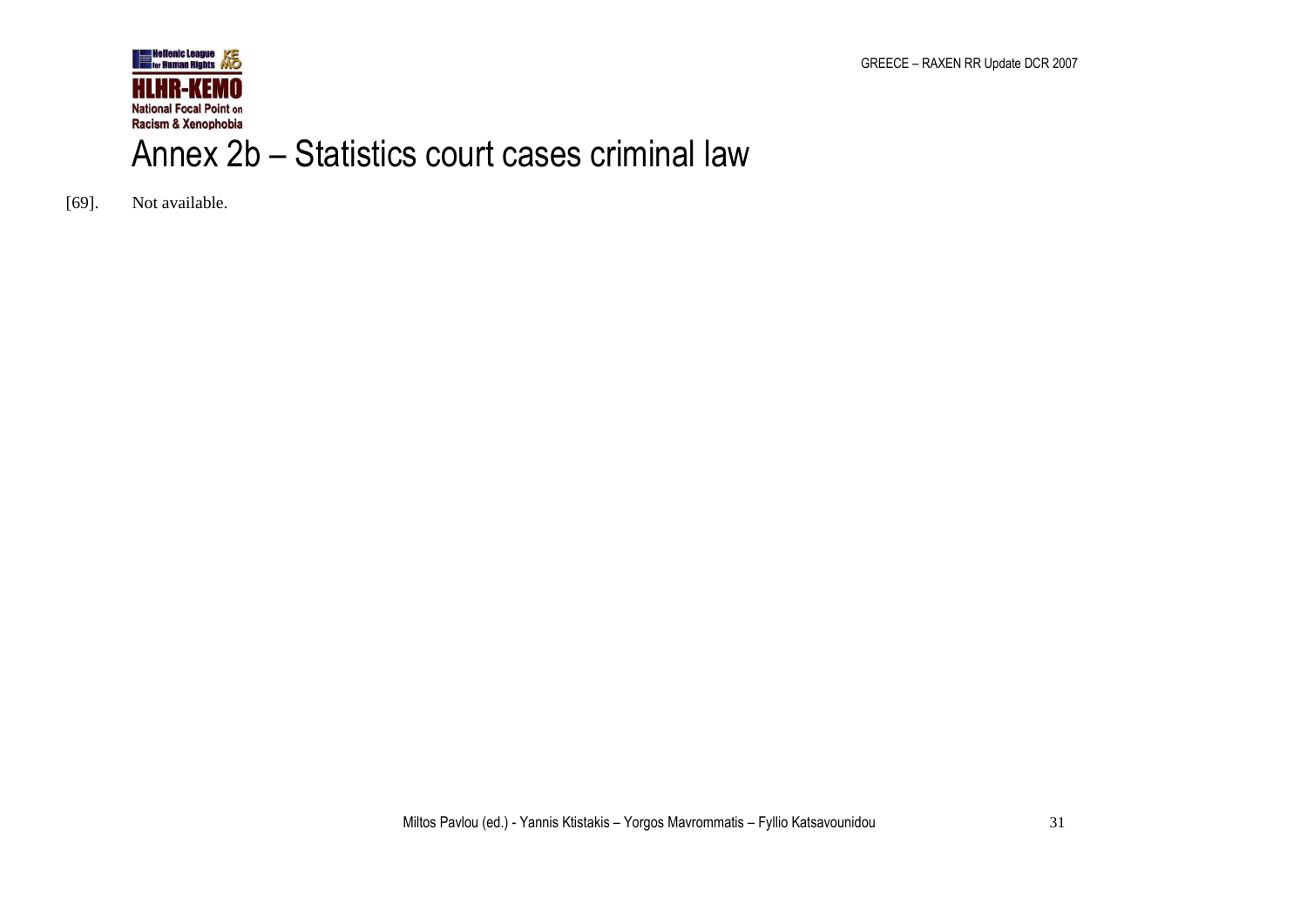

# Annex 2c – Court, specialised body or tribunal decisions

<span id="page-31-0"></span>

| <b>Case title</b>                                                                                                                       | Petropoulou-Tsakiris vs. Greece                                                                                                                                                                                                                                                                                                                                                                                                                                                                                                                                                            |
|-----------------------------------------------------------------------------------------------------------------------------------------|--------------------------------------------------------------------------------------------------------------------------------------------------------------------------------------------------------------------------------------------------------------------------------------------------------------------------------------------------------------------------------------------------------------------------------------------------------------------------------------------------------------------------------------------------------------------------------------------|
| <b>Decision date</b>                                                                                                                    | 06.12.2007                                                                                                                                                                                                                                                                                                                                                                                                                                                                                                                                                                                 |
| <b>Reference details</b> (type and<br>title of court/body; in original<br>language and English [official<br>translation, if available]) | European Court of Human Rights                                                                                                                                                                                                                                                                                                                                                                                                                                                                                                                                                             |
| Key facts of the case<br>$(max. 500 \text{ chars})$                                                                                     | The applicant, a Greek national of Roma ethnic origin, claimed that, during a police operation in a Roma<br>settlement, she was forcefully pushed back by one police officer and kicked in the back by another. She felt intense<br>pain in the abdomen and started bleeding. The applicant lodged a criminal complaint and joined the proceedings as<br>a civil party seeking damages. The Deputy Director of Greek Police, who had been involved in the operation,<br>interviewed five senior police officers who stated that they had not witnessed any ill-treatment of the applicant. |
| Main<br>reasoning/argumentation<br>$(max. 500 \text{ chars})$                                                                           | The Court was struck by the sweeping statements concerning Roma made by the Deputy Director of Greek Police<br>and found that such comments revealed a general discriminatory attitude by the authorities which had reinforced<br>the applicant's belief that the lack of an effective investigation into the incident had been due to her Roma ethnic<br>origin.                                                                                                                                                                                                                          |
| Key issues (concepts,<br>interpretations) clarified by<br>the case (max. 500 chars)                                                     | The Roma ethnic origin of the applicant had influenced the attitude and behaviour of the police and judicial<br>authorities.                                                                                                                                                                                                                                                                                                                                                                                                                                                               |
| <b>Results (sanctions) and key</b><br>consequences or implications<br>of the case (max. 500 chars)                                      | The Court held unanimously that there had been a violation of Article 3 ECHR and of article 14 ECHR in<br>conjunction with article 3.                                                                                                                                                                                                                                                                                                                                                                                                                                                      |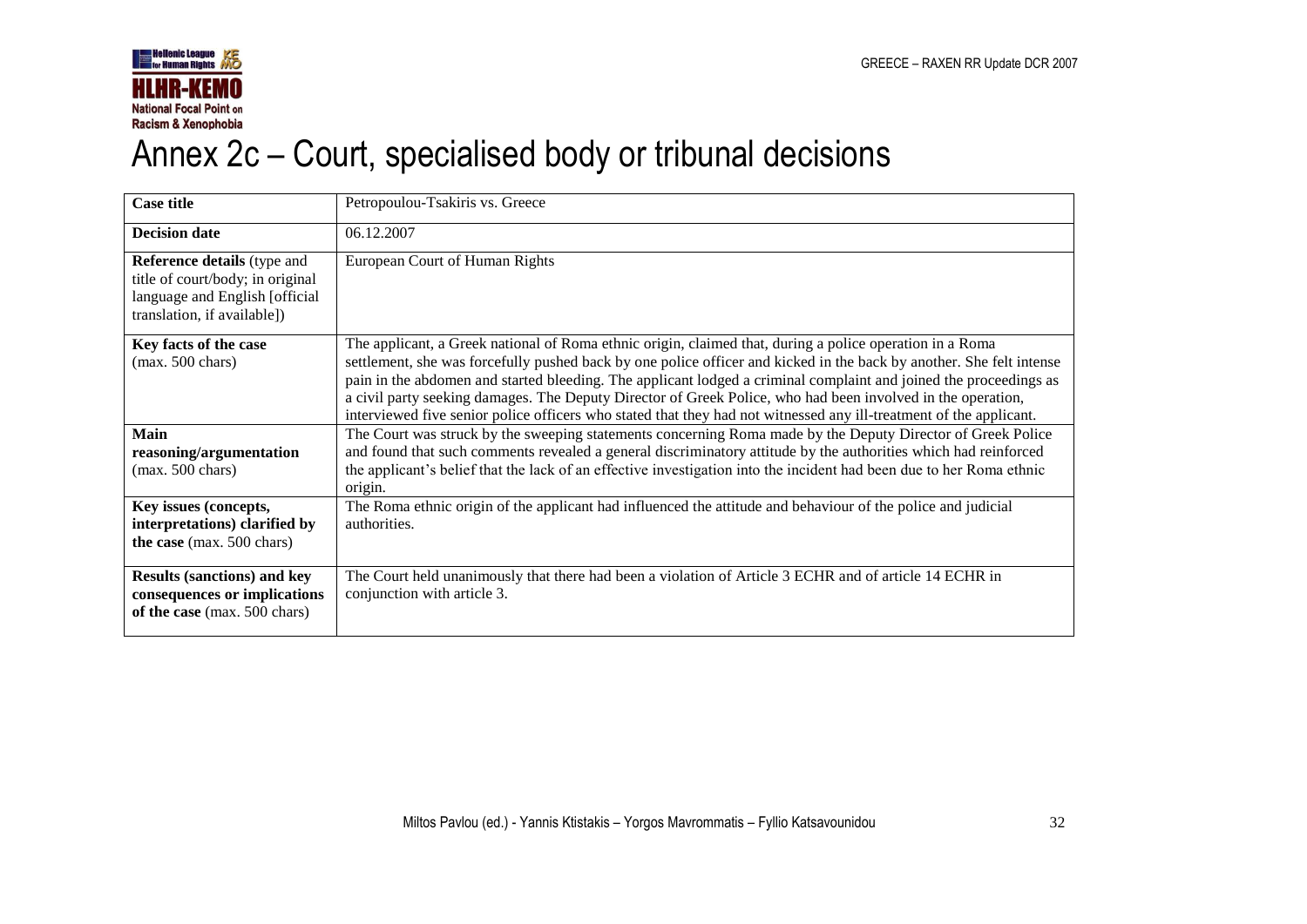

| <b>Case title</b>                                                                                                                       | Plevris' trial.                                                                                                                                                                                                                                                                                                         |
|-----------------------------------------------------------------------------------------------------------------------------------------|-------------------------------------------------------------------------------------------------------------------------------------------------------------------------------------------------------------------------------------------------------------------------------------------------------------------------|
| <b>Decision date</b>                                                                                                                    | 13.12.07                                                                                                                                                                                                                                                                                                                |
| <b>Reference details</b> (type and<br>title of court/body; in original<br>language and English [official<br>translation, if available]) | Εφετείο Αθηνών.<br>[Athens Court of Appeal]                                                                                                                                                                                                                                                                             |
| Key facts of the case<br>$(max. 500 \text{ chars})$                                                                                     | Lawyer Costas Plevris was handed a 14-month suspended sentence for inciting racial hatred through his book<br>"Jews: The Whole Truth," which denies that Holocaust took place.                                                                                                                                          |
| <b>Main</b><br>reasoning/argumentation<br>$(max. 500 \text{ chars})$                                                                    | The court found that the accused 'incited deeds and actions that could provoke discrimination, hatred and violence<br>against persons and groups of persons, solely because of their racial and ethnic origins, and expressed offensive<br>ideas against a group of persons because of their racial and ethnic origin.' |
| Key issues (concepts,<br>interpretations) clarified by<br>the case (max. 500 chars)                                                     | First sentence concerning the provisions of the anti-racist law n. 927/1979. The trial resulted from ex officio<br>judicial investigations following complaint reports filed by Greek Helsinki Monitor, while Jewish organizations<br>and the Anti-Nazi Initiative have joined the cases as civil claimants.            |
| <b>Results (sanctions) and key</b><br>consequences or implications<br>of the case (max. 500 chars)                                      | The Athens Court of Appeal condemned the accused to a 14-month suspended sentence.                                                                                                                                                                                                                                      |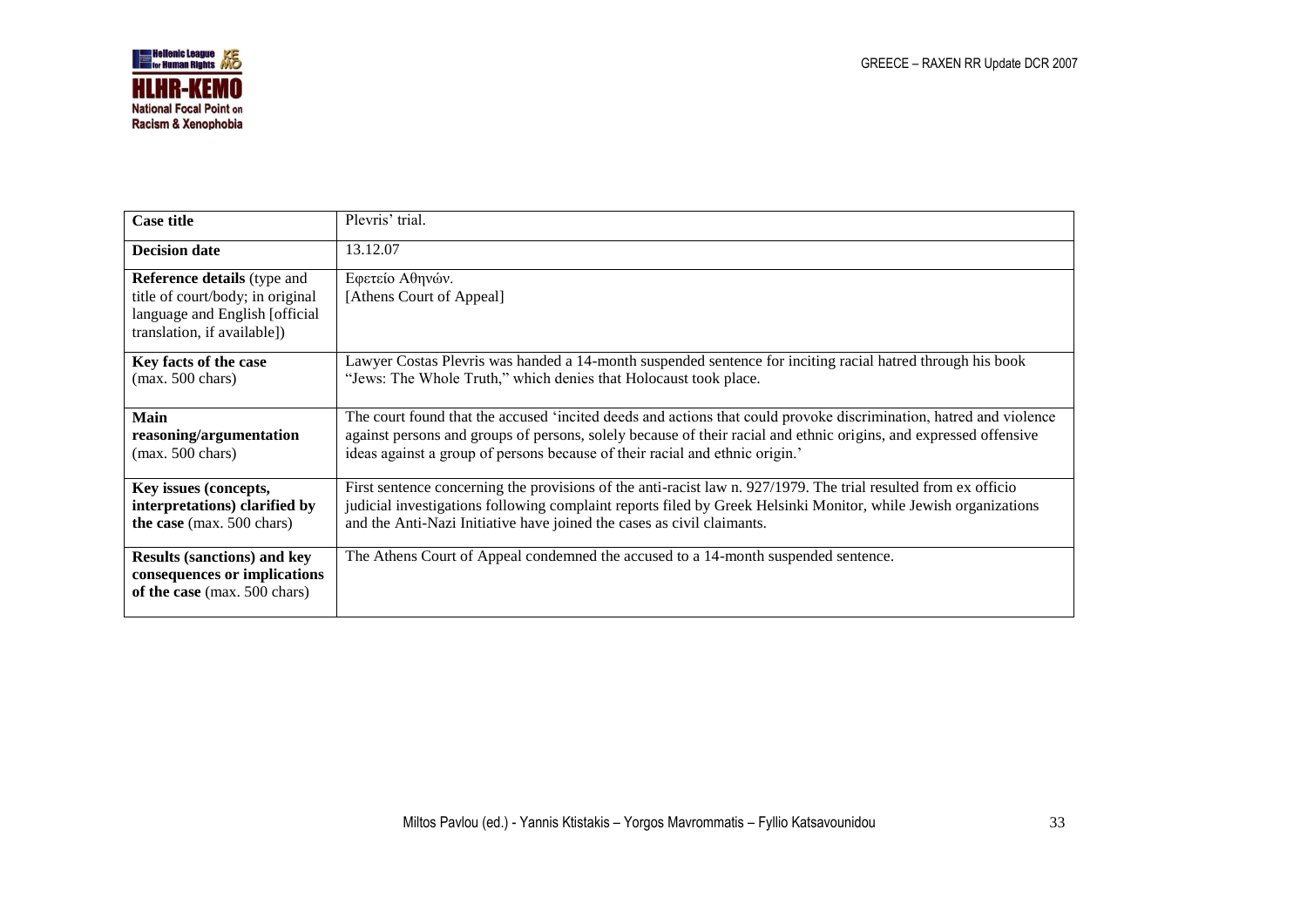

# <span id="page-33-0"></span>Annex 4 – Racist violence and Crime

**Table 1 - Unofficial data on major violent incidents against immigrants and minorities (2003-2007)** 

|                                       | 2003           | 2004 | 2005 | 2006     | 2007     |
|---------------------------------------|----------------|------|------|----------|----------|
| Major racist violence incidents       |                | 16   | 16   | 21       | 52       |
| against immigrants and refugees       |                |      |      |          |          |
| against Roma                          |                | 11   | 12   | 16       | 44       |
| against religious minorities          |                | 3    | 3    | റ        |          |
|                                       |                |      |      | 3        |          |
| alleged police, border & costal guard |                |      |      |          |          |
| racist violence incidents (included   |                |      |      |          |          |
| above)                                | $\overline{4}$ | 4    | 9    | ¬        | 10       |
| Violence against immigrants - death   |                |      |      |          |          |
| toll                                  | 39             | 140  | -41  | $2^{42}$ | $5^{43}$ |

*Source: HLHR-KEMO Annual Report (2007), Pavlou Miltos, Racism and Discrimination against Immigrants and Minorities: the state of play.*  [www.hlhr.gr/hlhr-kemo/docs/HLHR-KEMO%20AR2007.pdf](http://www.hlhr.gr/hlhr-kemo/docs/HLHR-KEMO%20AR2007.pdf)

*Data for the period 2003-2006 are calculated on the basis of incidents recorded and reported by the NFP 'Antigone' RAXEN National Annual Reports 2003, 2004, 2005 and 2006.*

*The original unofficial sources of the data of the above table are the multiple media and NGO reports whose relevance, validity and reliability is verified by the RAXEN NFP.*

-

<sup>39</sup> Nigerian male immigrant.

<sup>40</sup> Albanian male immigrant.

<sup>41</sup> Albanian male immigrant.

<sup>42</sup> Albanian and Georgian male immigrants.

<sup>43</sup> Three Albanians, one Nigerian, one Georgian, all male immigrants. Two among the reported victims are killed during and intra-group clash of Albanians and Georgians in Thessaloniki on May 2007. The Nigerian's death was allegedly caused by his chase by police officers, from whom he had allegedly suffered ill-treatment some days before.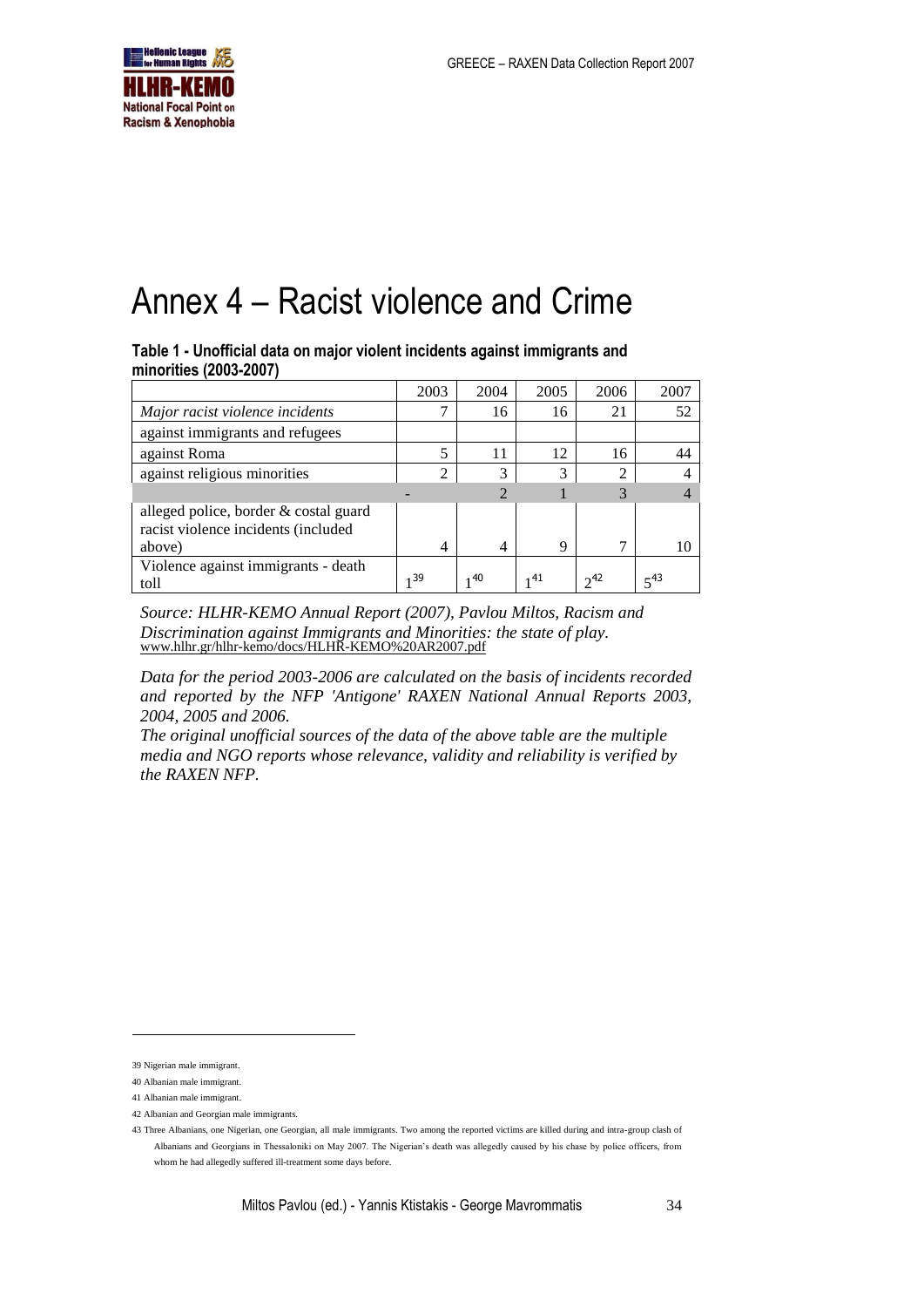

# <span id="page-34-0"></span>Annex 5 – Employment

[70]. No additional data available.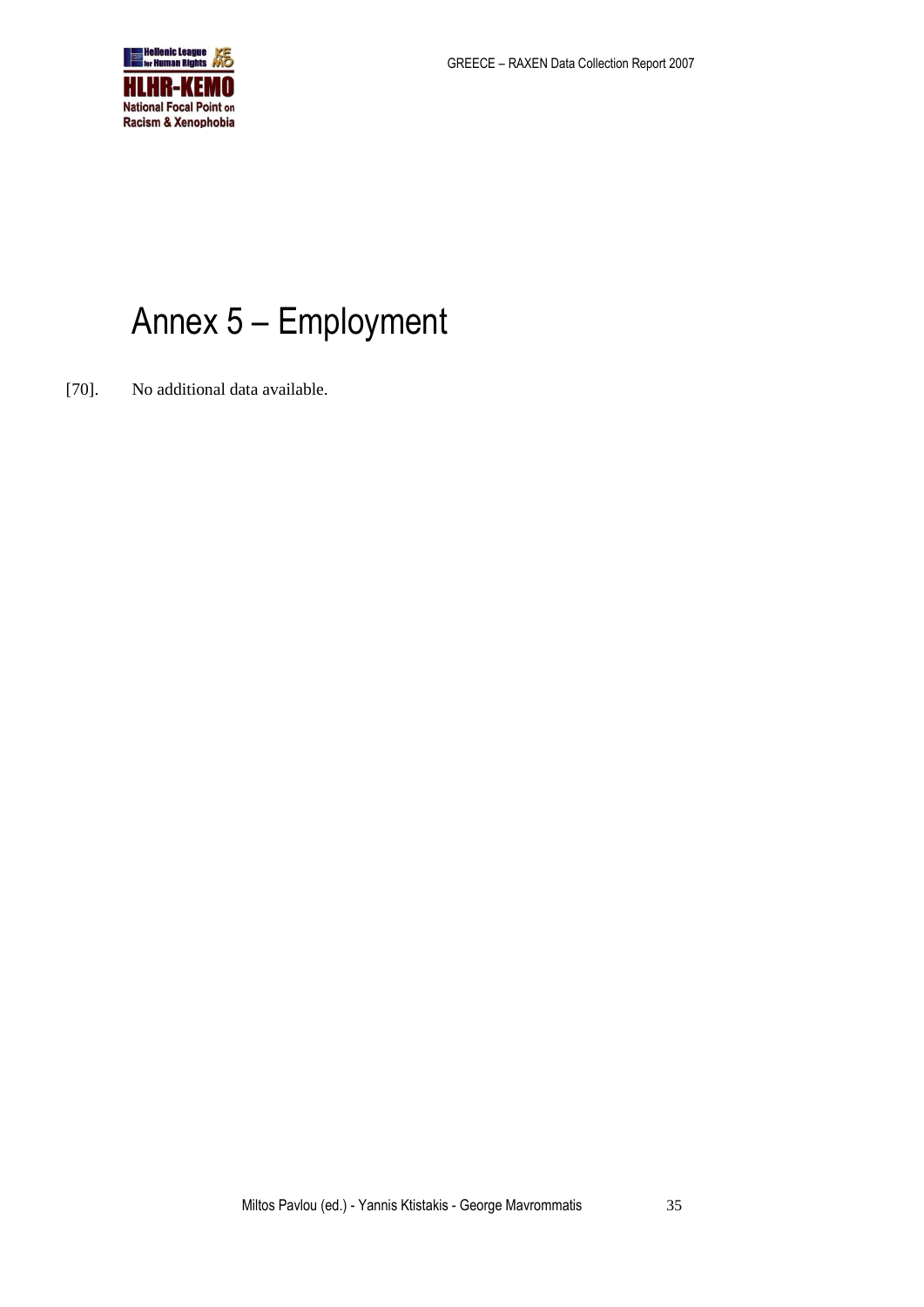

# <span id="page-35-0"></span>Annex 6 - Education

[71]. No additional data available.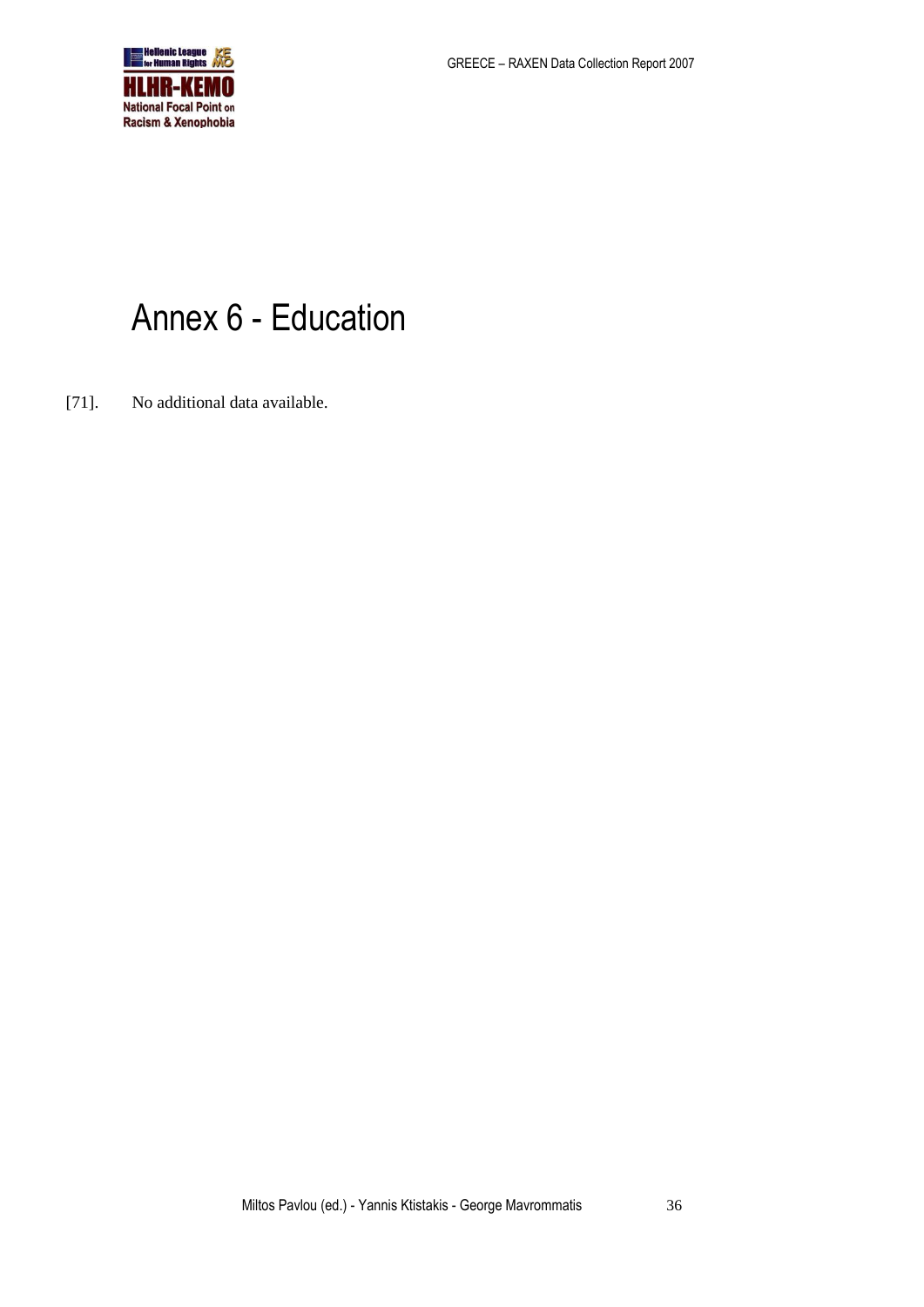

# <span id="page-36-0"></span>Annex 7 – Housing

[72]. No additional data available.